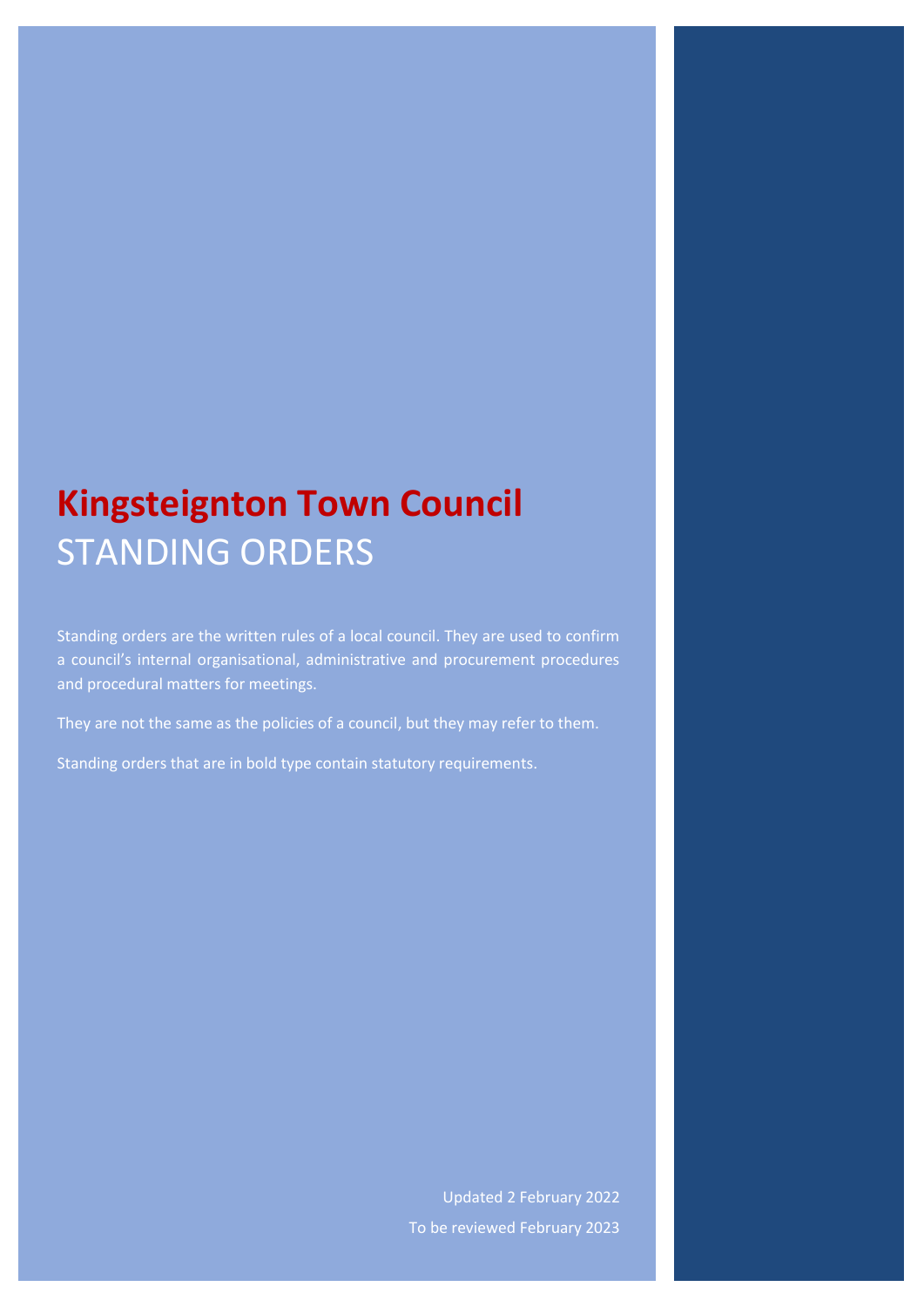#### **Contents**

| 1. |                                                                                        |
|----|----------------------------------------------------------------------------------------|
| 2. |                                                                                        |
| 3. |                                                                                        |
| 4. |                                                                                        |
| 5. |                                                                                        |
| 6. | Extraordinary meetings of the council and committees and sub-committees12              |
| 7. |                                                                                        |
| 8. |                                                                                        |
| 9. | Motions for a meeting that require written notice to be given to the Proper Officer 13 |
|    |                                                                                        |
|    |                                                                                        |
|    |                                                                                        |
|    |                                                                                        |
|    |                                                                                        |
|    |                                                                                        |
|    |                                                                                        |
|    |                                                                                        |
|    |                                                                                        |
|    |                                                                                        |
|    |                                                                                        |
|    |                                                                                        |
|    |                                                                                        |
|    |                                                                                        |
|    |                                                                                        |
|    |                                                                                        |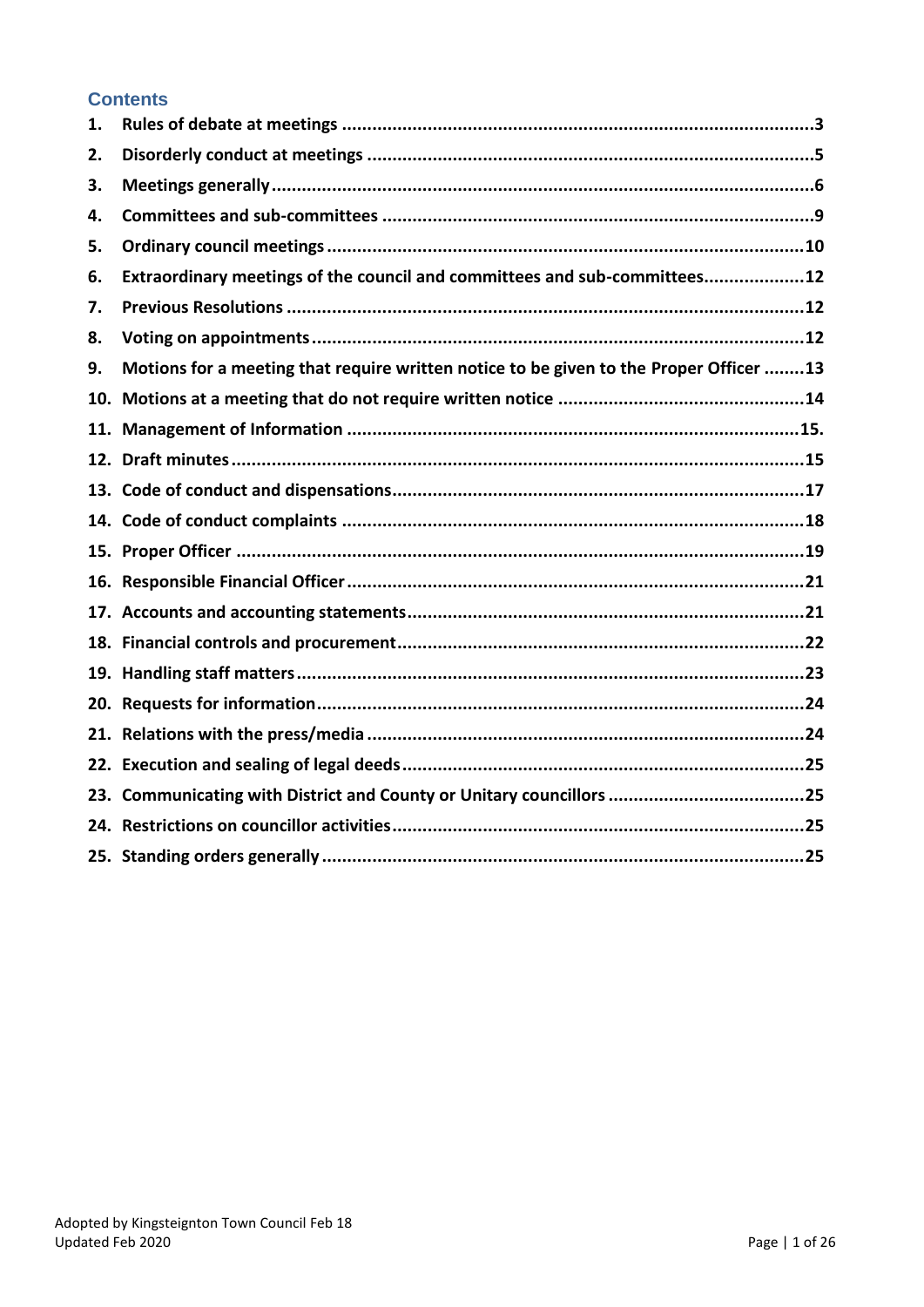#### **Introduction**

These Standing Orders update the National Association of Local Council (NALC) model standing orders contained in "Local Councils Explained" by Meera Tharmarajah (© 2013 NALC). This refers to new legislation introduced after 2013 when the last model standing orders were published.

Standing Orders are the written rules of a local council. Standing Orders are essential to regulate the proceedings of a meeting. A council may also use standing orders to confirm or refer to various internal organisational and administrative arrangements. The Standing Orders of a council are not the same as the policies of a council but standing orders may refer to them.

Local councils operate within a wide statutory framework. NALC Standing Orders incorporate and reference many statutory requirements to which councils are subject. It is not possible for the model Standing Orders to contain or reference all the statutory or legal requirements which apply to local councils. For example, it is not practical for model standing orders to document all obligations under data protection legislation. The statutory requirements to which a council is subject apply whether, or not they are incorporated in a council's Standing Orders.

The model Standing Orders do not include model Financial Regulations. Financial Regulations are Standing Orders to regulate and control the financial affairs and accounting procedures of a local council. The Financial Regulations, as opposed to the Standing Orders of a council, include most of the requirements relevant to council's Responsible Financial Officer. Model Financial Regulations are available to councils in membership of NALC.

Model Standing Orders that are in bold type contain legal and statutory requirements. It is recommended that councils adopt them without changing them or their meaning. Model Standing Orders not in bold are designed to help councils operate effectively but they do not contain statutory requirements so they may be adopted as drafted or amended to suit a council's needs. It is NALC's view that all model standing orders will generally be suitable for councils.

For convenience, the work "councillor" is used in model standing orders and, unless the context suggests otherwise, includes a non-councillor with or without voting rights.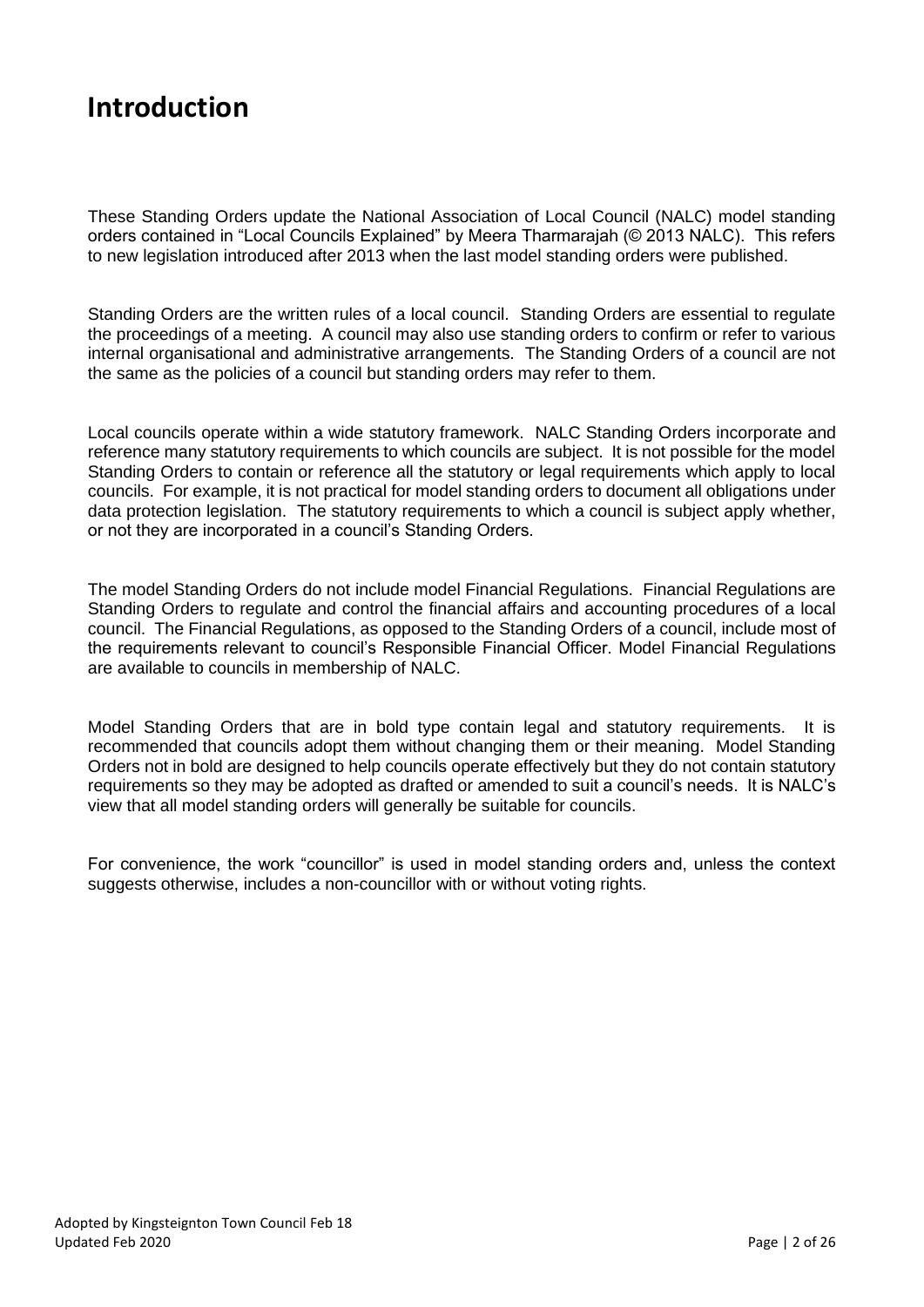#### <span id="page-3-0"></span>**1. Rules of debate at meetings**

- a Motions on the agenda shall be considered in the order that they appear unless the order is changed at the discretion of the Mayor/Chairman of the meeting.
- b A motion (including an amendment) shall not be progressed unless it has been moved and seconded.
- c A motion on the agenda that is not moved by its proposer may be treated by the chairman of the meeting as withdrawn.
- d If a motion (including an amendment) has been seconded, it may be withdrawn by the proposer only with the consent of the seconder and the meeting.
- e An amendment is a proposal to remove or add words to a motion. It shall not negate the motion.
- f If an amendment to the original motion is carried, the original motion as amended becomes the substantive motion upon which further amendment(s) may be moved.
- g An amendment shall not be considered unless early verbal notice of it is given at the meeting and, if requested by the chairman of the meeting, is expressed in writing to the chairman.
- h A councillor may move an amendment to his own motion if agreed by the meeting. If a motion has already been seconded, the amendment shall be with the consent of the seconder and the meeting.
- i If there is more than one amendment to an original or substantive motion, the amendments shall be moved in the order directed by the chairman of the meeting.
- j Subject to standing order 1(k) below, only one amendment shall be moved and debated at a time, the order of which shall be directed by the chairman of the meeting.
- k One or more amendments may be discussed together if the chairman of the meeting considers this expedient, but each amendment shall be voted upon separately.
- l A councillor may not move more than one amendment to an original or substantive motion.
- m The mover of an amendment has no right of reply at the end of debate on it.
- n Where a series of amendments to an original motion are carried, the mover of the original motion shall have a right of reply either at the end of debate of the first amendment or at the very end of debate on the final substantive motion immediately before it is put to the vote.
- o Unless permitted by the chairman of the meeting, a councillor may speak once in the debate on a motion except:
	- i. to speak on an amendment moved by another councillor,
	- ii. to move or speak on another amendment if the motion has been amended since he last spoke,
	- iii. to make a point of order,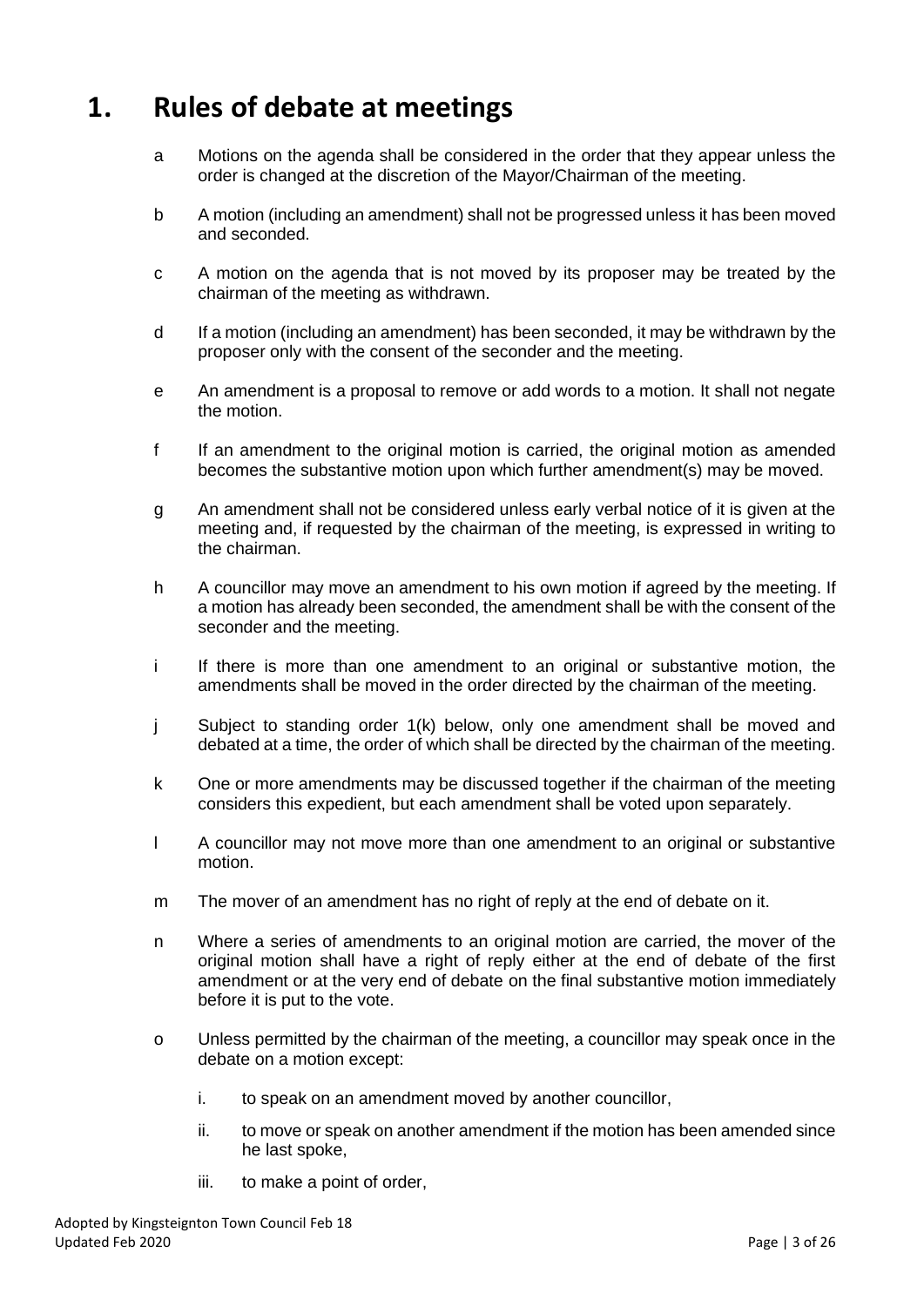- iv. to give a personal explanation; or
- v. to exercise of a right of reply.
- p During the debate of a motion, a councillor may interrupt only on a point of order or a personal explanation and the councillor who was interrupted shall stop speaking. A councillor raising a point of order shall identify the standing order which he considers has been breached or specify the other irregularity in the proceedings of the meeting he is concerned by.
- q A point of order shall be decided by the chairman of the meeting and his decision shall be final.
- r When a motion is under debate, no other motion shall be moved except:
	- i. to amend the motion,
	- ii. to proceed to the next business,
	- iii. to adjourn the debate,
	- iv. to put the motion to a vote,
	- v. to ask a person to be no longer heard or to leave the meeting,
	- vi. to refer a motion to a committee or sub-committee for consideration,
	- vii. to exclude the public and press,
	- viii. to adjourn the meeting; or
	- viii. to suspend particular standing order(s), excepting those which reflect mandatory statutory requirements.
- s Before an original or substantive motion is put to the vote, the chairman of the meeting shall be satisfied that the motion has been sufficiently debated and that the mover of the motion under debate has exercised or waived his right of reply.
- t Excluding motions moved under standing order 1(r) above, the contributions or speeches by a councillor shall relate only to the motion under discussion and shall not exceed *3* minutes without the consent of the chairman of the meeting.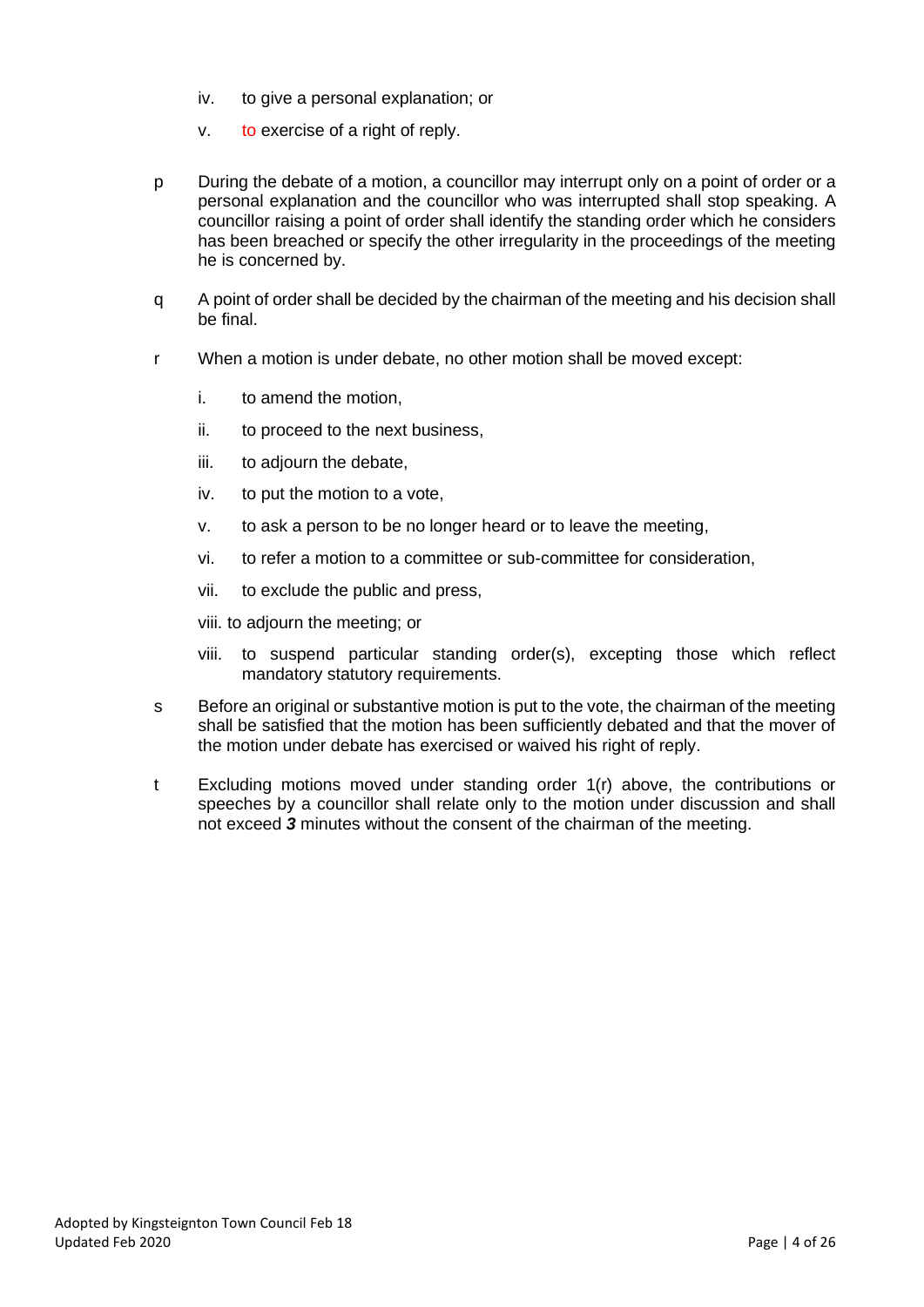#### <span id="page-5-0"></span>**2. Disorderly conduct at meetings**

- a No person shall obstruct the transaction of business at a meeting or behave offensively or improperly. If this standing order is ignored, the chairman of the meeting shall request such person(s) to moderate or improve their conduct.
- b If person(s), disregard the request of the chairman of the meeting to moderate or improve their conduct, any councillor or the chairman of the meeting may move that the person be no longer heard or excluded from the meeting. The motion, if seconded, shall be put to the vote without discussion.
- c If a resolution made under standing order 2(b) above is ignored, the chairman of the meeting may take further reasonable steps to restore order or to progress the meeting. This may include, temporarily, suspending or closing the meeting.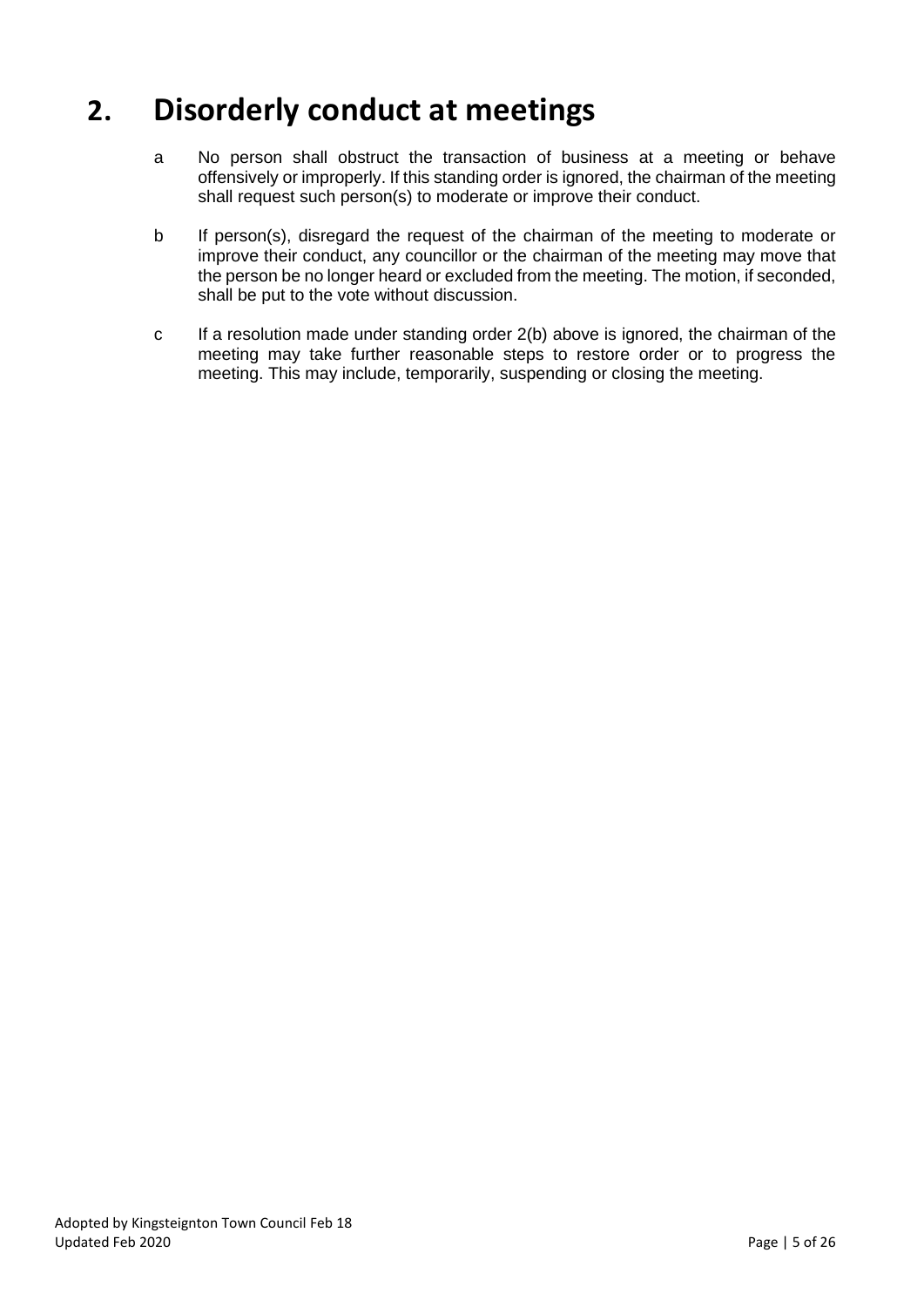## <span id="page-6-0"></span>**3. Meetings generally**

- **Full Council meetings**
- **Committee meetings**

 $\mathcal{L}_{\mathcal{A}}$ 

 $\mathcal{L}^{\text{max}}_{\text{max}}$ 

- Sub-committee meetings
	- <sup>a</sup> **Meetings shall not take place in premises which at the time of the meeting are used for the supply of alcohol unless, no other premises are available free of charge or at a reasonable cost.**
	- b **The minimum three clear days for notice of a meeting does not include the day on which notice was issued, the day of the meeting, a Sunday, a day of the Christmas break, a day of the Easter break or of a bank holiday or a day appointed for public thanksgiving or mourning.**
	- <sup>c</sup> **The minimum three clear days' public notice for a meeting does not include the day on which the notice was issued or the day of the meeting unless the meeting is convened at shorter notice.**
	- d **Meetings shall be open to the public unless their presence is prejudicial to the public interest by reason of the confidential nature of the business to be transacted or for other special reasons. The public's exclusion from part or all of a meeting shall be by a resolution which shall give reasons for the public's exclusion.**
	- e Members of the public may make representations, answer questions, and give evidence at a meeting which they are entitled to attend in respect of the business on the agenda.
	- f The period of time designated for public participation at a meeting, in accordance with standing order 3(e) above shall not exceed **20** minutes unless directed by the chairman of the meeting.
	- g Subject to standing order 3(f) above, a member of the public shall not speak for more than **3** minutes.
	- h In accordance with standing order 3(e) above, a question shall not require a response at the meeting nor start a debate on the question. The chairman of the meeting may direct that a written or oral response be given.
	- i A person shall raise his hand when requesting to speak and stand when speaking (except when a person has a disability or is likely to suffer discomfort). The chairman of the meeting may at any time permit a person to be seated when speaking.
	- j A person who speaks at a meeting shall direct his comments to the chairman of the meeting.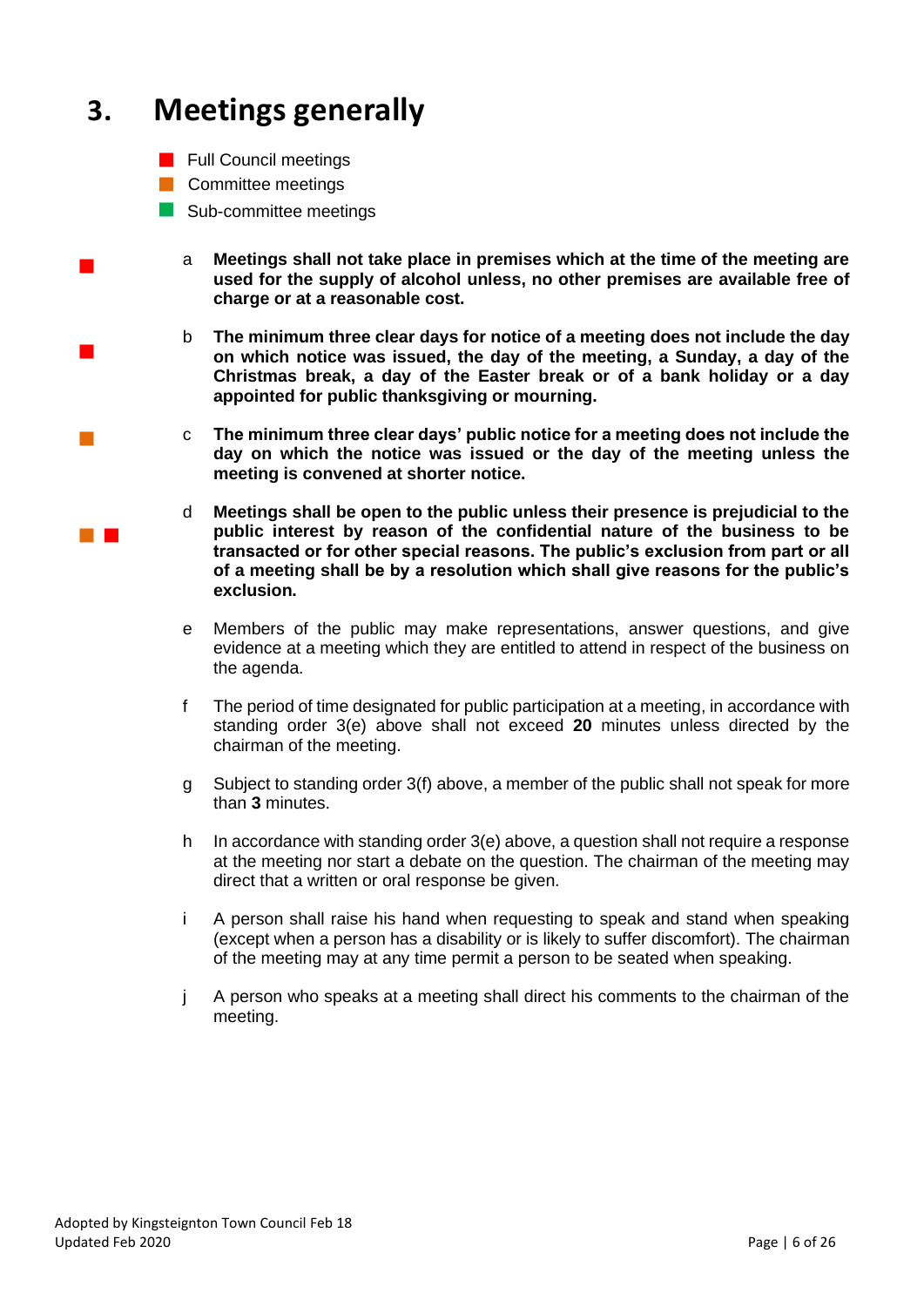- k Only one person is permitted to speak at a time. If more than one person wants to speak, the chairman of the meeting shall direct the order of speaking.
- l **Subject to standing order 3(m), a person who attends a meeting is permitted to report on the meeting whilst the meeting is open to the public. To "report" means to film, photograph, or make an audio recording of meeting proceedings, use any other means for enabling persons not present to see or hear the meeting as it takes place or later or to report or to provide oral or written commentary about the meeting so that the report or commentary is available as the meeting takes place or later to persons not present.**
- m **A person present at a meeting may not provide an oral report or oral commentary about a meeting as it takes place without permissions.**
- **The Following The press shall be provided with reasonable facilities for the taking of their report of all or part of a meeting at which they are entitled to be present**.
	- <sup>o</sup> **Subject to standing orders which indicate otherwise, anything authorised or required to be done by, to or before the Mayor of the Council may in his absence be done by, to or before the Deputy Mayor of the Council.**
	- p **The Mayor, if present, shall preside at a meeting. If the Mayor is absent from a meeting, the Deputy Mayor, if present, shall preside. If both the Mayor and the Deputy Mayor are absent from a meeting, a councillor as chosen by the councillors present at the meeting shall preside at the meeting.**
- **q Subject to a meeting being quorate, all questions at a meeting shall be decided <b>a by a majority of councillors, or non-councillors with voting rights present and voting.**
	- r **The Mayor/Chairman of a meeting may give an original vote on any matter put to the vote, and in the case of an equality of votes may exercise his casting vote, whether, or not he gave an original vote.**

*See standing orders 5(i) and (j) below for the different rules that apply in the election of the Chairman of the Council at the annual meeting of the council.*

- s **Unless standing orders provide otherwise, voting on a question shall be by a show of hands. At the request of a councillor, the voting on any question shall be recorded, so, as to show, whether each councillor present and voting gave his vote for or against that question.** Such a request shall be made before moving on to the next item of business on the agenda.
- t The minutes of a meeting shall include an accurate record of the following:
	- i. the time and place of the meeting,
	- ii. the names of councillors present and absent,
	- iii. interests that have been declared by councillors and non-councillors with voting rights,
	- iv. the grant of dispensations (if any) to councillors and non-councillors with voting rights,
	- v. whether a councillor or non-councillor with voting rights left the meeting when matters that they held interests in were being considered,
	- vi. if there was a public participation session; and
	- vii. the resolutions made.

 $\mathcal{L}_{\mathcal{A}}$ 

a kacamatan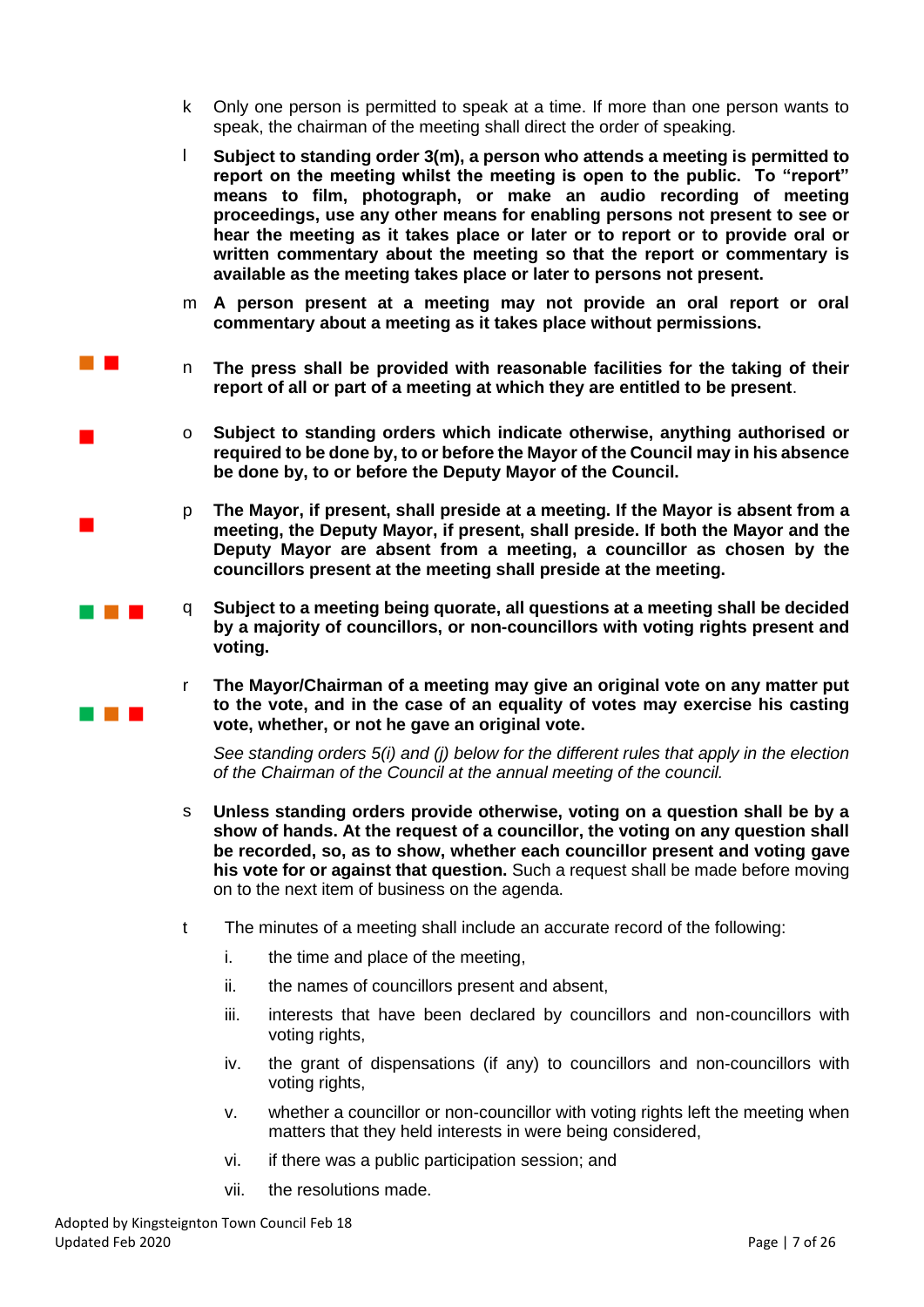

- <sup>w</sup> **If a meeting is or becomes inquorate no business shall be transacted** and the meeting shall be closed. The business on the agenda for the meeting shall be adjourned to another meeting.
- x If during a Full Council meeting the Mayor is of the opinion that the business will continue over 90 minutes, then a vote should be taken by councillors to decide whether the meeting should be adjourned with the remaining items being referred to the next meeting or whether the meeting should continue.

 $\overline{\phantom{a}}$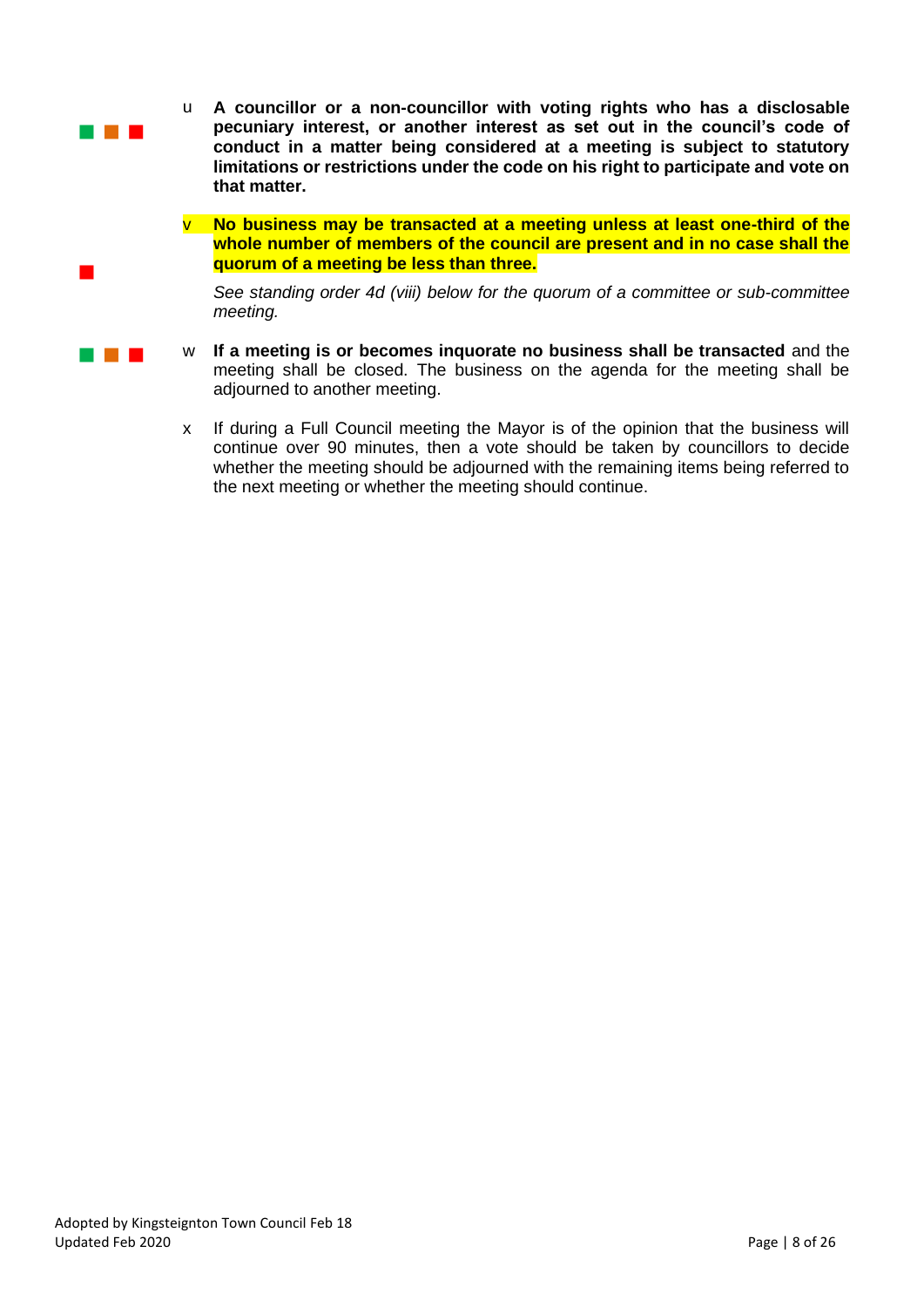#### <span id="page-9-0"></span>**4. Committees and sub-committees**

- a **Unless the council determines otherwise, a committee may appoint a subcommittee whose terms of reference and members shall be determined by the committee.**
- b **The members of a committee may include non-councillors unless it is a committee which regulates and controls the finances of the council.**
- c **Unless the council determines otherwise, all the members of an advisory committee and a sub-committee of the advisory committee may be noncouncillors.**
- d The council may appoint standing committees or other committees as may be necessary, and:
	- i. shall determine their terms of reference (this should include the committee feeding back to Full Council),
	- ii. shall determine the number and time of the ordinary meetings of a standing committee up until the date of the next annual meeting of full council,
	- iii. shall permit a committee, other than in respect of the ordinary meetings of a committee, to determine the number and time of its meetings,
	- iv. shall, subject to standing orders 4(b) and (c) above, appoint and determine the terms of office of members of such a committee,
	- v. may, subject to standing orders 4(b) and (c) above, appoint and determine the terms of office of the substitute members to a committee whose role is to replace the ordinary members at a meeting of a committee if the ordinary members of the committee confirm to the Proper Officer **7** days before the meeting that they are unable to attend,
	- vi. shall permit a committee other than a standing committee, to appoint its own chairman at the first meeting of the committee,
	- vii. shall after it has appointed the members of a Standing Committee, appoint the Chairman of the Standing Committee,
	- viii. shall determine the place, notice requirements and quorum for a meeting of a committee and a sub-committee which shall be no less than three,
	- ix. shall determine if the public may participate at a meeting of a committee,
	- x. shall determine if the public and press are permitted to attend the meetings of a sub-committee and, also the advance public notice requirements, if any, required for the meetings of a sub-committee,
	- xi. shall determine if the public may participate at a meeting of a sub-committee that they are permitted to attend; and
	- xii. may dissolve a committee.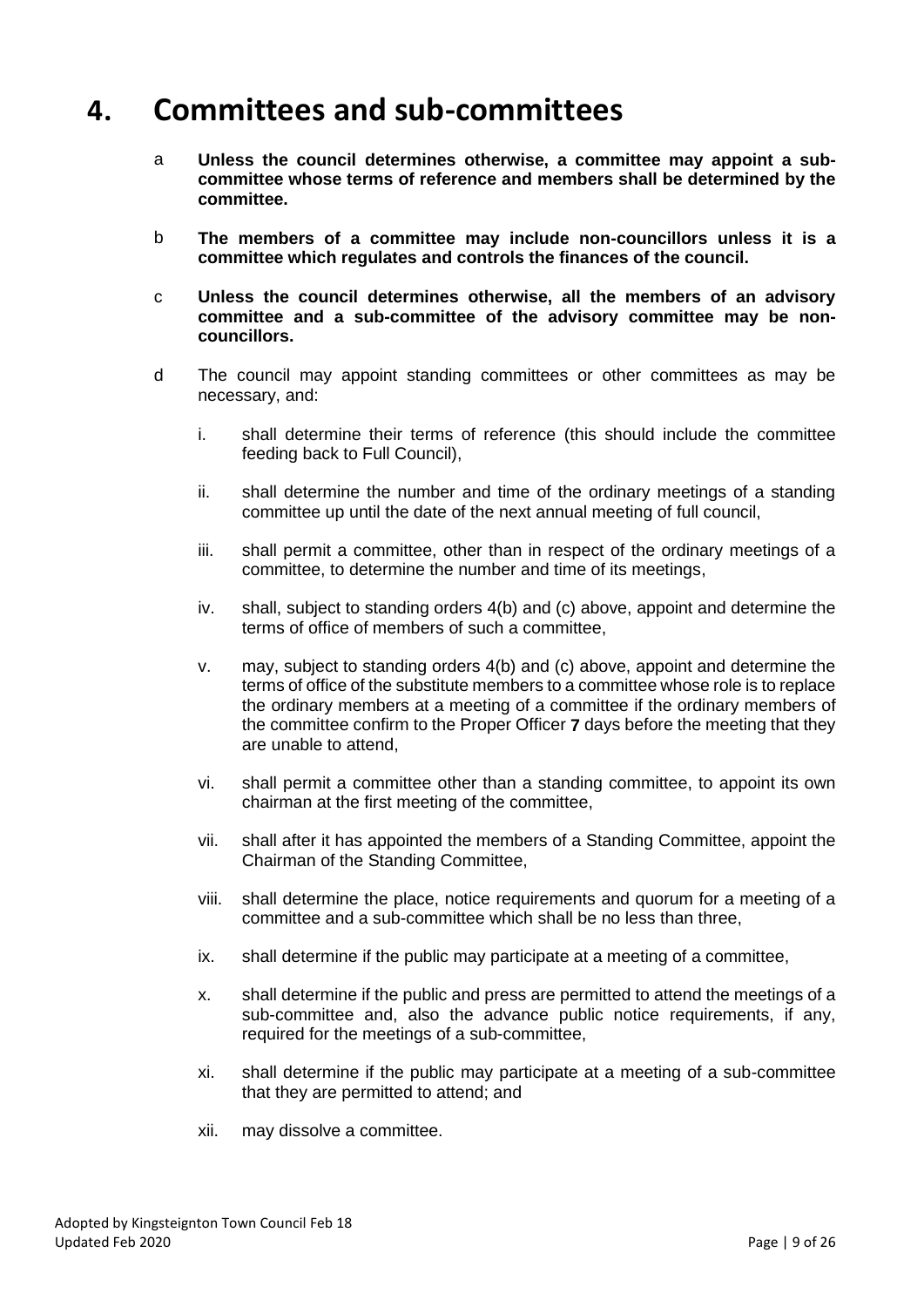## <span id="page-10-0"></span>**5. Ordinary council meetings**

- **a In an election year, the annual meeting of the council shall be held on or within 14 days following the day on which the new councillors elected take office.**
- **b In a year which is not an election year, the annual meeting of a council shall be held on such day in May as the council may direct.**
- **c If no other time is fixed, the annual meeting of the council shall take place at 6pm.**
- **d In addition to the annual meeting of the council, at least three other ordinary meetings shall be held in each year on such dates and times as the council directs.**
- **e The first business conducted at the annual meeting of the council shall be the election of the Mayor and Deputy Mayor of the Council.**
- **f** In a non-election year, the Mayor and Deputy Mayor shall be elected at the April Full Council Meeting to take over the seat for the following year. Candidates should provide a statement of his/her intention to stand as Mayor providing details of experience they have of chairing meetings, their attendance at meetings and how long they have been a serving councillor.
- **g The Mayor of the Council, unless he has resigned or becomes disqualified, shall continue in office, and preside at the annual meeting until his successor is elected at the next annual meeting of the council.**
- **h The Deputy Mayor of the Council, if any, unless he resigns or becomes disqualified, shall hold office until immediately after the election of the Mayor of the Council at the next annual meeting of the council.**
- **i In an election year, if the current Mayor of the Council has not been re-elected as a member of the council, he shall preside at the meeting until a successor Mayor of the Council has been elected. The current Mayor of the Council shall not have an original vote in respect of the election of the new Mayor of the Council but must give a casting vote in the case of an equality of votes.**
- **j** Deputy Chairs should chair one or two meetings during the year to gain experience.
- **k In an election year, if the current Mayor of the Council has been re-elected as a member of the council, he shall preside at the meeting until a new Mayor of the Council has been elected. He may exercise an original vote in respect of the election of the new Mayor of the Council and must give a casting vote in the case of an equality of votes.**
- l Following the election of the Mayor of the Council and Deputy Mayor (if any) of the Council at the annual meeting of the council, the business of the annual meeting shall include:
	- i. **In an election year, delivery by the Mayor of the Council and councillors of their acceptance of office forms, unless the council resolves for this to be done at a later date**. **In a year which is not an election year, delivery by the Mayor of the Council of his acceptance of office form unless the council resolves for this to be done, at a later date.**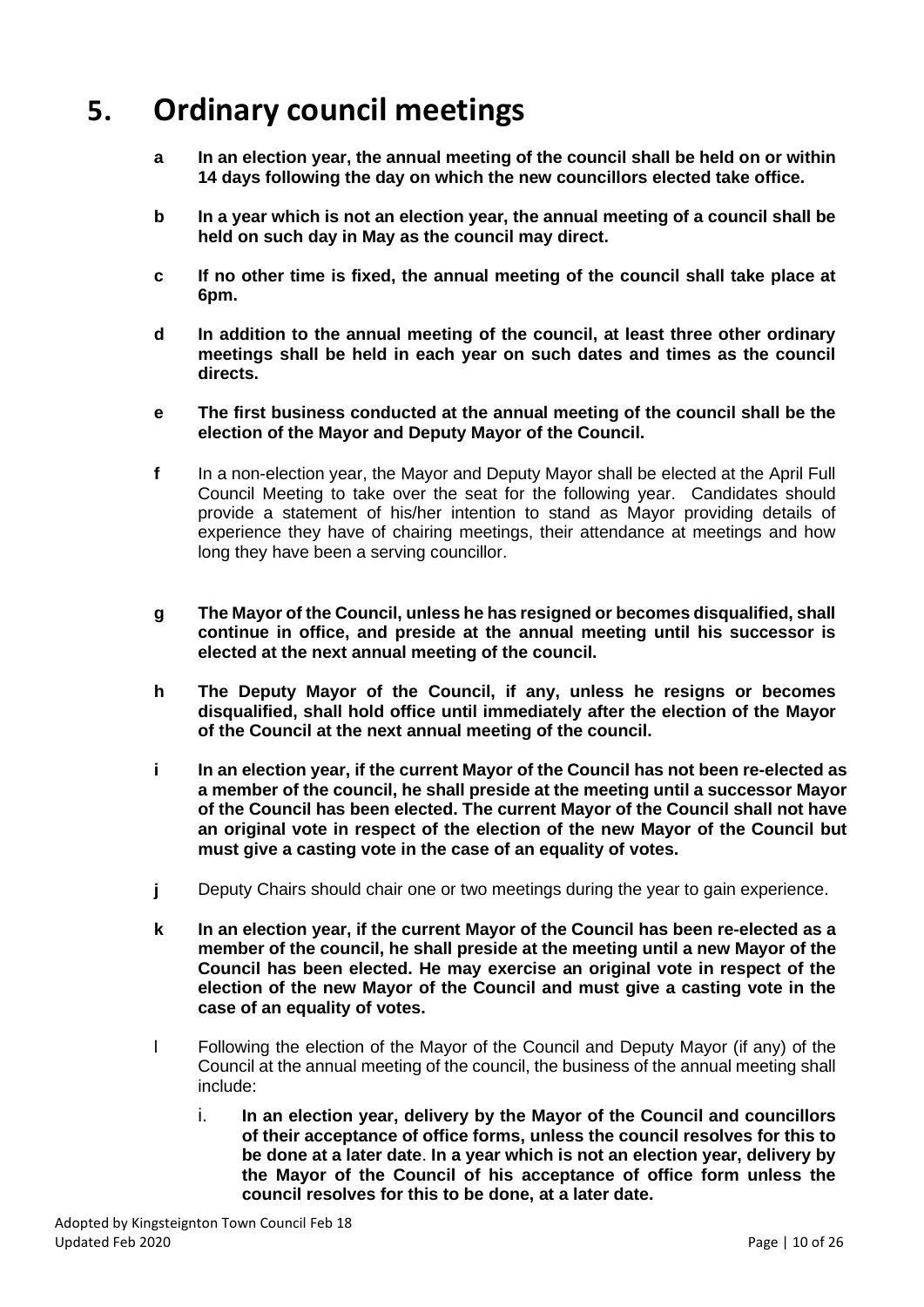- ii. Confirmation of the accuracy of the minutes of the last meeting of the council,
- iii. Receipt of the minutes of the last meeting of a committee,
- iv. Consideration of the recommendations made by a committee,
- v. Review of delegation arrangements to committees, sub-committees, staff and other local authorities,
- vi. Review of the terms of reference for committees,
- vii. Appointment of members to existing committees,
- viii. Appointment of any new committees in accordance with standing order 4 above,
- ix. Review and adoption of appropriate standing orders and financial regulations,
- *x.* Review of arrangements, including any legal agreements, with other local authorities and not for profit bodies and businesses
- xi. Review of representation on or work with external bodies and arrangements for reporting back,
- xii. In an election year, to make arrangements with, a view to the council becoming eligible to exercise the general power of competence in the future,
- xiii. Review of inventory of land and assets including buildings and office equipment,
- xiv. Confirmation of arrangements for insurance cover in respect of all insured risks,
- xv. Review of the council's and/or staff subscriptions to other bodies,
- xvi. Review of the council's complaints procedure,
- xvii. Review of the Council's policies, procedures and practices in respect of its obligations under freedom of information and data protection legislation (see also standing orders 11, 20, 21
- xviii. Review of the council's policy for dealing with the press/media; and
- xix. Determining the time and place of ordinary meetings of the full council up to and including the next annual meeting of full council.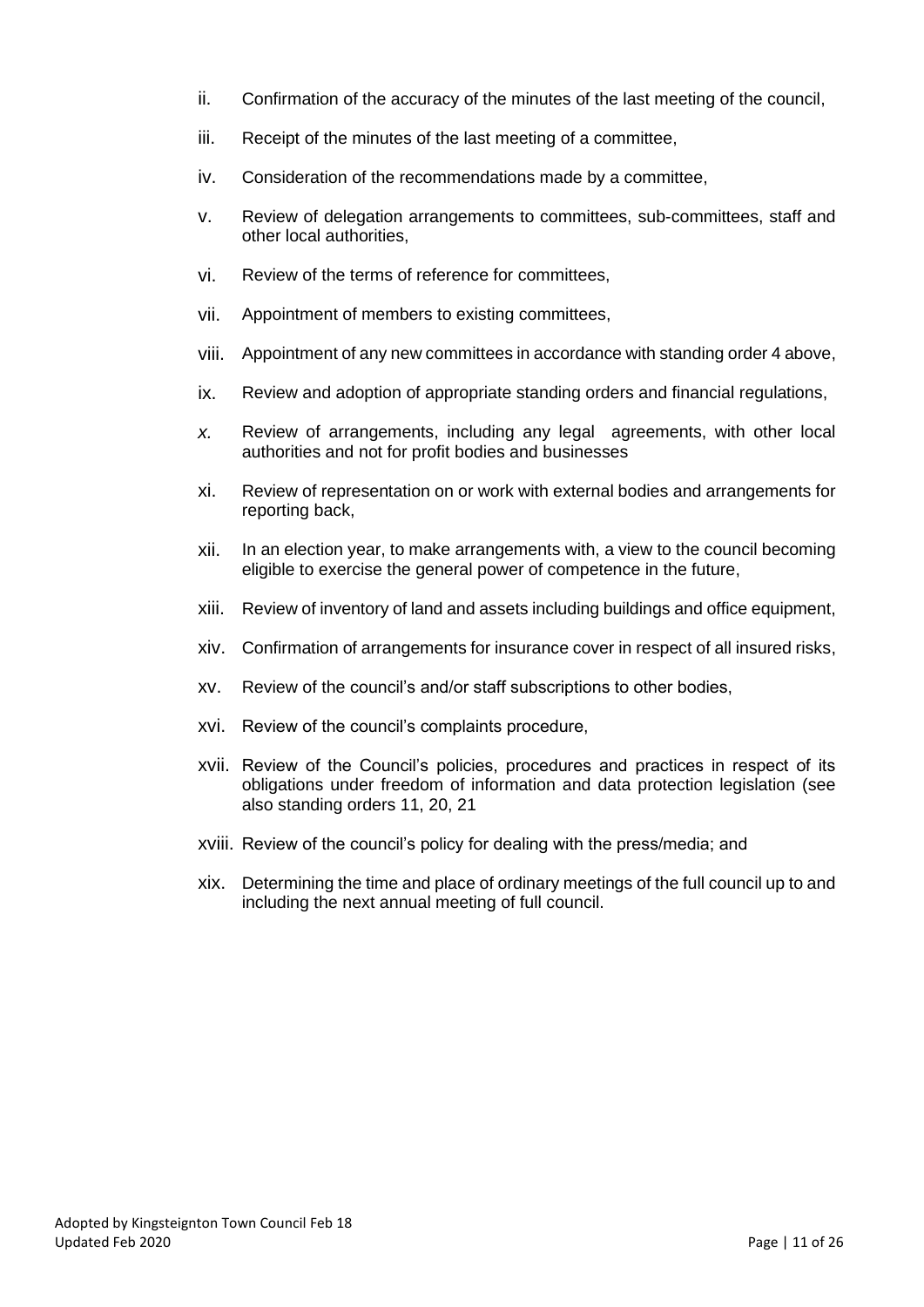## <span id="page-12-0"></span>**6. Extraordinary meetings of the council and committees and sub-committees**

- **a The Mayor of the Council may convene an extraordinary meeting of the council at any time.**
- b **If the Mayor of the Council does not or refuses to call an extraordinary meeting of the council within seven days of having been requested in writing to do so by two councillors, any two councillors may convene an extraordinary meeting of the council. The public notice giving the time, the place, and the agenda for such a meeting must be signed by the two councillors.**
- c The chairman of a committee or a sub-committee may convene an extraordinary meeting of the committee or the sub-committee at any time.
- d If the chairman of a committee or a sub-committee does not or refuses to call an extraordinary meeting within 7 days of having been requested by to do so by 3 members of the committee or the sub-committee, any 3 members of the committee and the sub-committee may convene an extraordinary meeting of a committee and a sub-committee.

#### <span id="page-12-1"></span>**7. Previous Resolutions**

- a A resolution shall not be reversed within six months except either by a special motion, which requires written notice by at least 7 councillors to be given to the Proper Officer in accordance with standing order 9 below, or by a motion moved in pursuance of the recommendation of a committee or a sub-committee.
- b When a motion moved pursuant to standing order 7(a) above has been disposed of, no similar motion may be moved within a further six months.

#### <span id="page-12-2"></span>**8. Voting on appointments**

a Where more than two persons have been nominated for a position to be filled by the council and none of those persons has received an absolute majority of votes in their favour, the name of the person having the least number of votes shall be struck off the list and a fresh vote taken. This process shall continue, until a majority, of votes, is given in favour of one person. A tie in votes may be settled by the casting vote exercisable by the chairman of the meeting.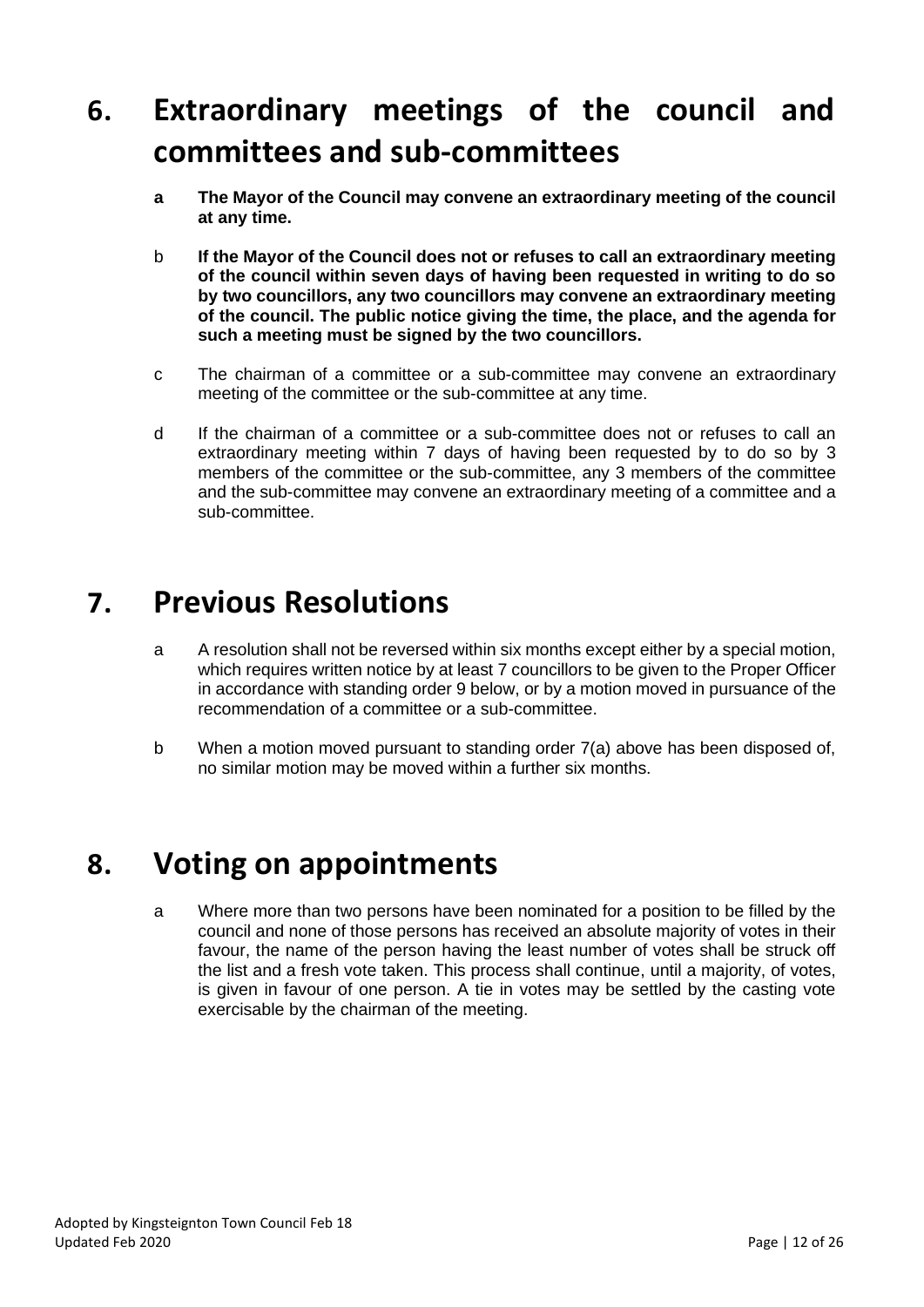## <span id="page-13-0"></span>**9. Motions for a meeting that require written notice to be given to the Proper Officer.**

- a A motion shall relate to the responsibilities of the meeting which it is tabled for and in any event shall relate to the performance of the council's statutory functions, powers and obligations or an issue which specifically affects the council's area or its residents.
- b No motion may be moved at a meeting unless it is on the agenda and the mover has given written notice of its wording to the Proper Officer at least 3 clear days before the meeting. Clear days do not include the day of the notice or the day of the meeting.
- c The Proper Officer may, before including a motion on the agenda received in accordance with standing order 9(b) above, correct obvious grammatical or typographical errors in the wording of the motion.
- d If the Proper Officer considers the wording of a motion received in accordance with standing order 9(b) above is not clear in meaning, the motion shall be rejected until the mover of the motion resubmits it in writing to the Proper Officer so that it can be understood at least 7 clear days before the meeting.
- e If the wording or subject of a proposed motion is considered improper, the Proper Officer shall consult with the chairman of the forthcoming meeting or, as the case maybe, councillors who have convened the meeting, to consider whether the motion shall be included in the agenda or rejected.
- f Subject to standing order 9(e) above, the decision of the Proper Officer, as to whether, or not to include the motion, on the agenda shall be final.
- g Motions received shall be recorded in a book for that purpose and numbered in the order that they are received.
- h Motions rejected shall be recorded in a book for that purpose with an explanation by the Proper Officer for their rejection.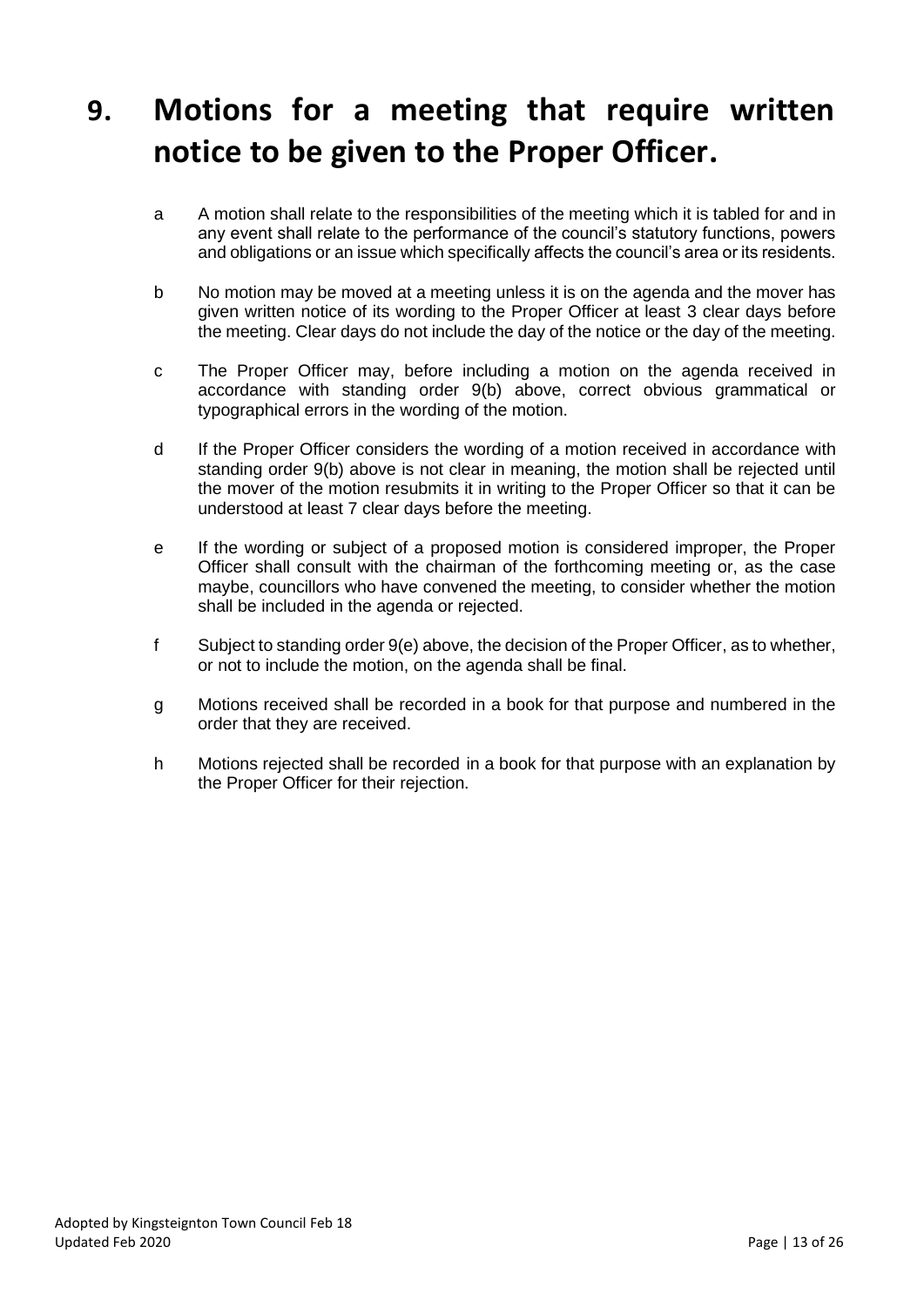## <span id="page-14-0"></span>**10. Motions at a meeting that do not require written notice.**

- a The following motions may be moved at a meeting without written notice to the Proper Officer,
	- i. to correct an inaccuracy in the draft minutes of a meeting,
	- ii. to move to a vote,
	- iii. to defer consideration of a motion,
	- iv. to refer a motion to a particular committee or sub-committee,
	- v. to appoint a person to preside at a meeting,
	- vi. to change the order of business on the agenda,
	- vii. to proceed to the next business on the agenda,
	- viii. to require a written report,
	- ix. to appoint a committee or sub-committee and their members,
	- x. to extend the time limits for speaking,
	- xi. to exclude the press and public from a meeting in respect of confidential or sensitive information which is prejudicial to the public interest,
	- xii. to not hear further from a councillor or a member of the public,
	- xiii. to exclude a councillor or member of the public for disorderly conduct,
	- xiv. to temporarily suspend the meeting,
	- xv. to suspend a particular standing order (unless it reflects mandatory statutory requirements),
	- xvi. to adjourn the meeting; or
	- xvii. to close a meeting.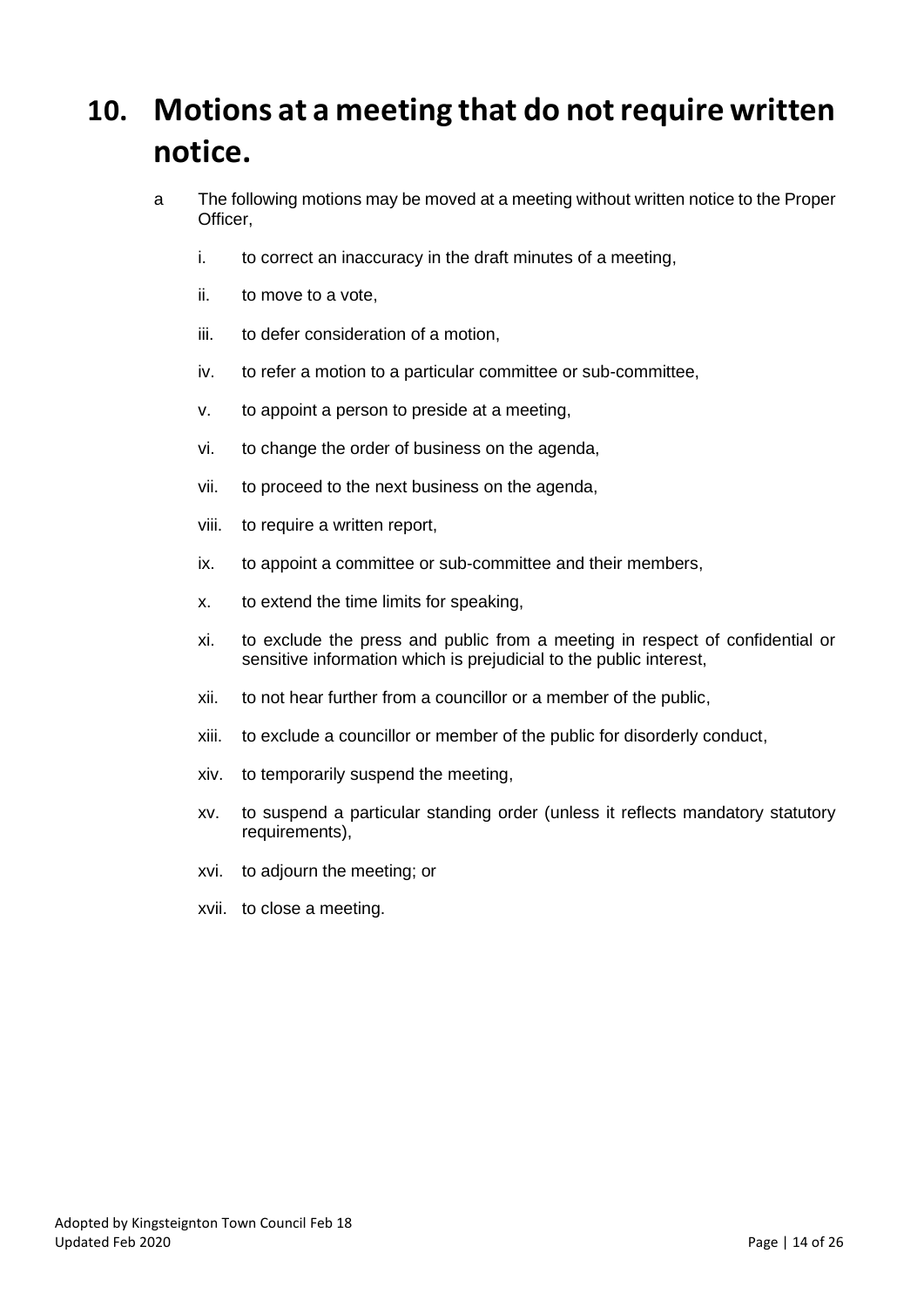#### **11. Management of Information**

*See also standing order 20.*

- a **The Council shall have in place and keep under review, technical and organisational measures to keep secure information (including personal data) which it holds in paper and electronic form. Such arrangements shall include deciding who has access to personal data and encryption of personal data.**
- b **The Council shall have in place, and keep under review, policies for the retention and safe destruction of all information (including personal data) which it holds in paper and electronic form. The Council's Retention Policy shall confirm the period for which information (including personal data shall be retained or if this is not possible the criteria used to determine that period (eg. the Limitation Act 1980)**
- c **The agenda, papers that support the agenda and the minutes of a meeting shall not disclose or otherwise undermine confidential information or personal data without legal justification.**
- d **Councillors, staff, the Council's contractors, and agents shall not disclose confidential information or personal data without legal justification.**

#### <span id="page-15-0"></span>**12. Draft minutes**

- Full Council meetings
- Committee meetings
- Sub-Committee meetings
- a If the draft minutes of a preceding meeting have been served on councillors with the agenda to attend the meeting at which they are due to be approved for accuracy, they shall be taken as read.
- b There shall be no discussion about the draft minutes of a preceding meeting except in relation to their accuracy. A motion to correct an inaccuracy in the draft minutes shall be moved in accordance with standing order 10(a) (i) above.
- c The accuracy of draft minutes, including any amendment(s) made to them, shall be confirmed by resolution, and shall be signed by the chairman of the meeting and stand as an accurate record of the meeting to which the minutes relate.
- d If the chairman of the meeting does not consider the minutes to be an accurate record of the meeting to which they relate, he shall sign the minutes and include a paragraph in the following terms or to the same effect:

"The chairman of this meeting does not believe that the minutes of the meeting of the ( ) held on [date] in respect of ( ) were a correct record but his view was not upheld by the meeting and the minutes are confirmed as an accurate record of the proceedings."

- **e If the Council's gross annual income or expenditure (whichever is higher) does not exceed £25,000, it shall publish draft minutes on a website which is publicly accessible and free of charge not later than one month after the meeting has taken place.**
- **f** Subject to the publication of draft minutes in accordance with standing order 12(e) and standing order 20(a) and following a resolution which confirms the accuracy of the minutes of a meeting, the draft minutes, or recordings of the meeting for which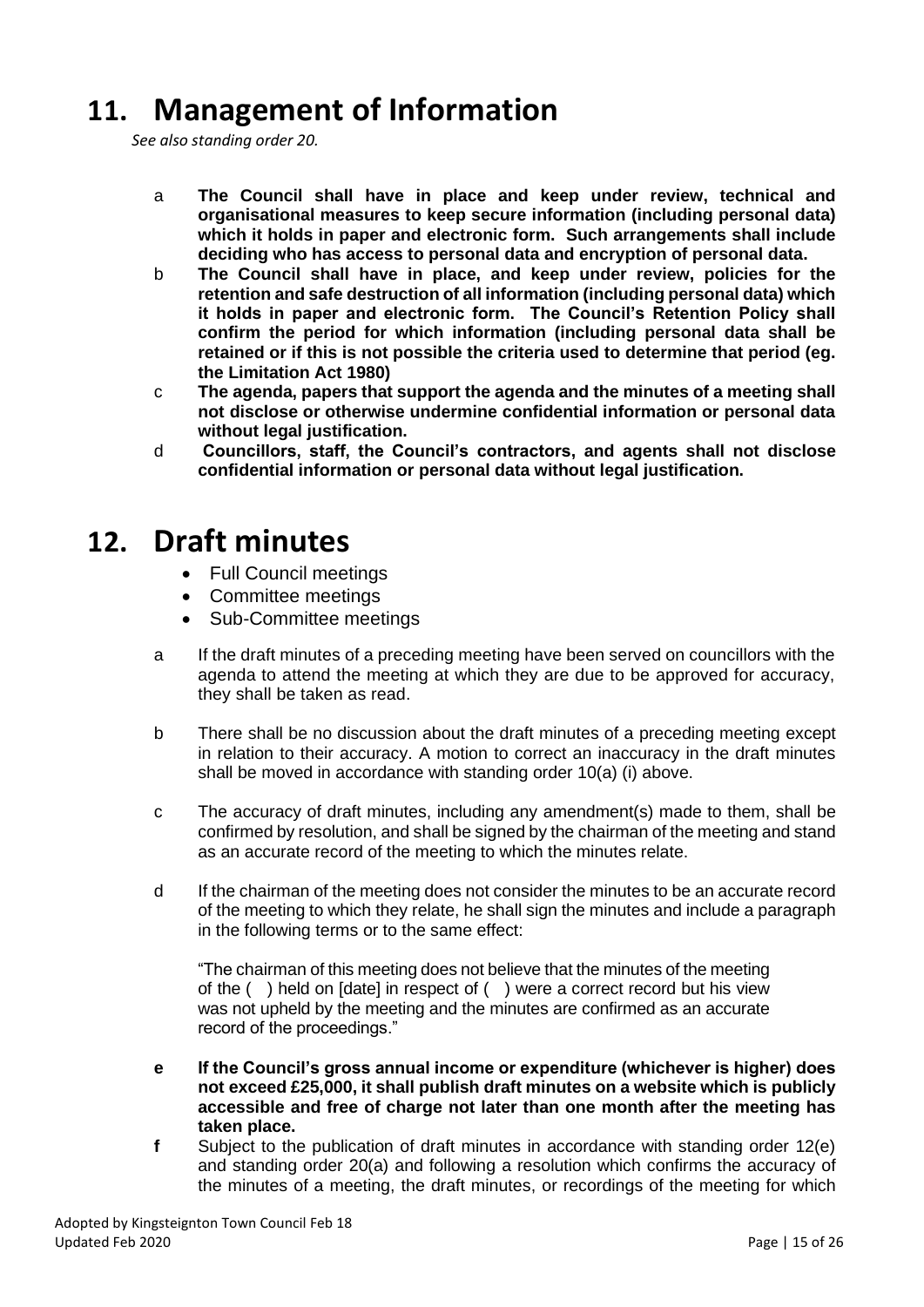approved minutes exist shall be destroyed.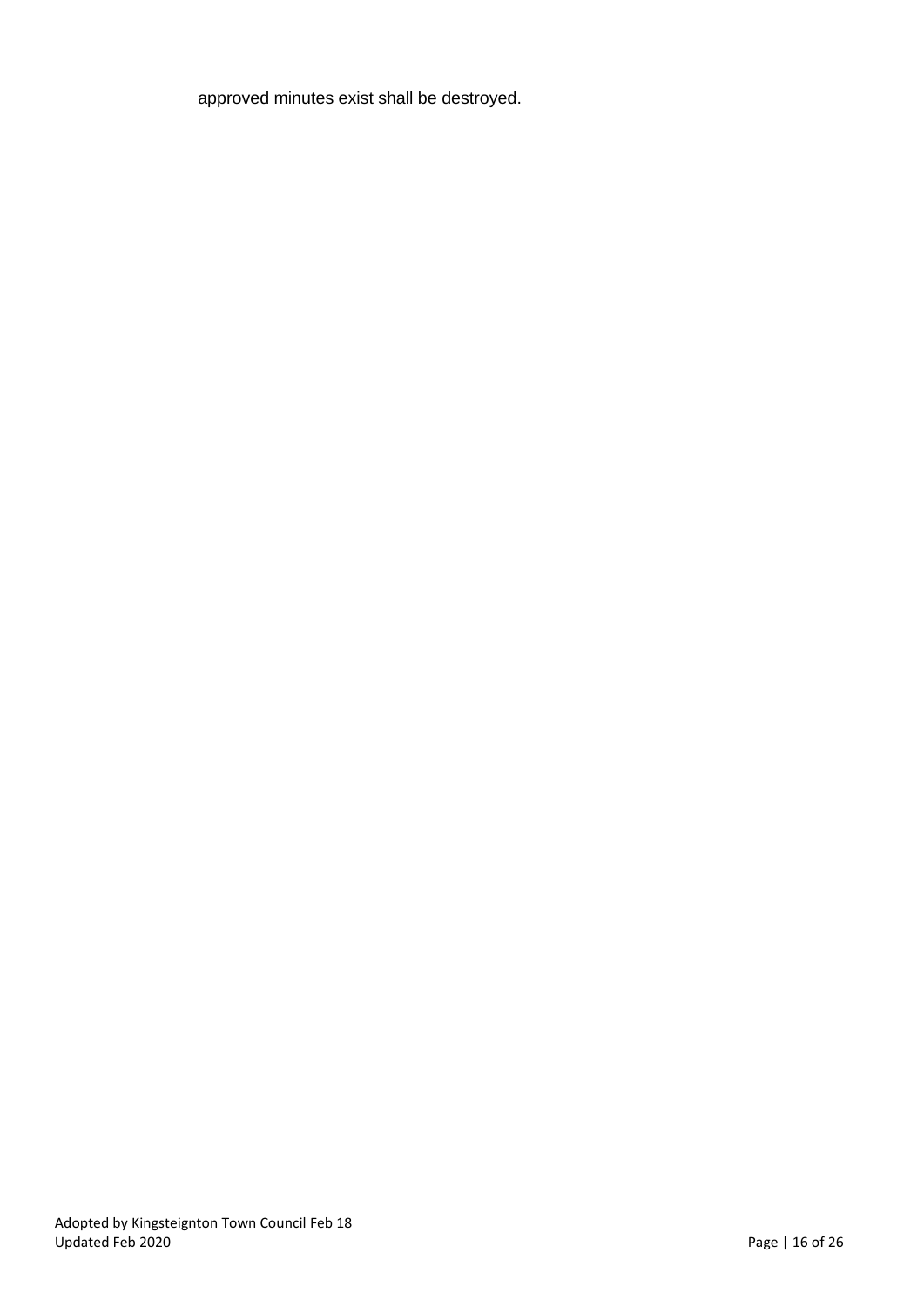### <span id="page-17-0"></span>**13. Code of conduct and dispensations**

*See also standing order 3(t) above.* 

- a All councillors and non-councillors with voting rights shall observe the code of conduct adopted by the council.
- b Unless he has been granted a dispensation, a councillor or non-councillor with voting rights shall withdraw from a meeting when it is considering a matter in which he has a disclosable pecuniary interest. He may return to the meeting after it has considered the matter in which he had the interest.
- c Unless he has been granted a dispensation, a councillor or non-councillor with voting rights shall withdraw from a meeting when it is considering a matter in which he has another interest, if so required by the council's code of conduct. He may return to the meeting after it has considered the matter in which he had the interest.
- d **Dispensation requests shall be in writing and submitted to the Proper Officer** as soon as possible before the meeting, or failing that, at the start of the meeting for which the dispensation is required.
- e A decision as to whether to grant a dispensation shall be made by the Town Clerk of the council and that decision is final.
- f A dispensation request shall confirm:
	- i. the description and the nature of the disclosable pecuniary interest or other interest to which the request for the dispensation relates,
	- ii. whether the dispensation is required to participate at a meeting in a discussion only or a discussion and a vote,
	- iii. the date of the meeting or the period (not exceeding four years) for which the dispensation is sought; and
	- iv. an explanation as to why the dispensation is sought.
- g Subject to standing orders 13(d) and (f) above, dispensations requests shall be considered at the at the beginning of the meeting of the council, or committee or a subcommittee for which the dispensation is required.
- **h A dispensation may be granted in accordance with standing order 13(e) above if having regard to all relevant circumstances the following applies:**
	- **i. without the dispensation the number of persons prohibited from participating in the particular business, would be so great a proportion of the meeting transacting the business as to impede the transaction of the business or,**
	- **ii. granting the dispensation is in the interests of persons living in the council's area or,**
	- **iii. it is otherwise appropriate to grant a dispensation.**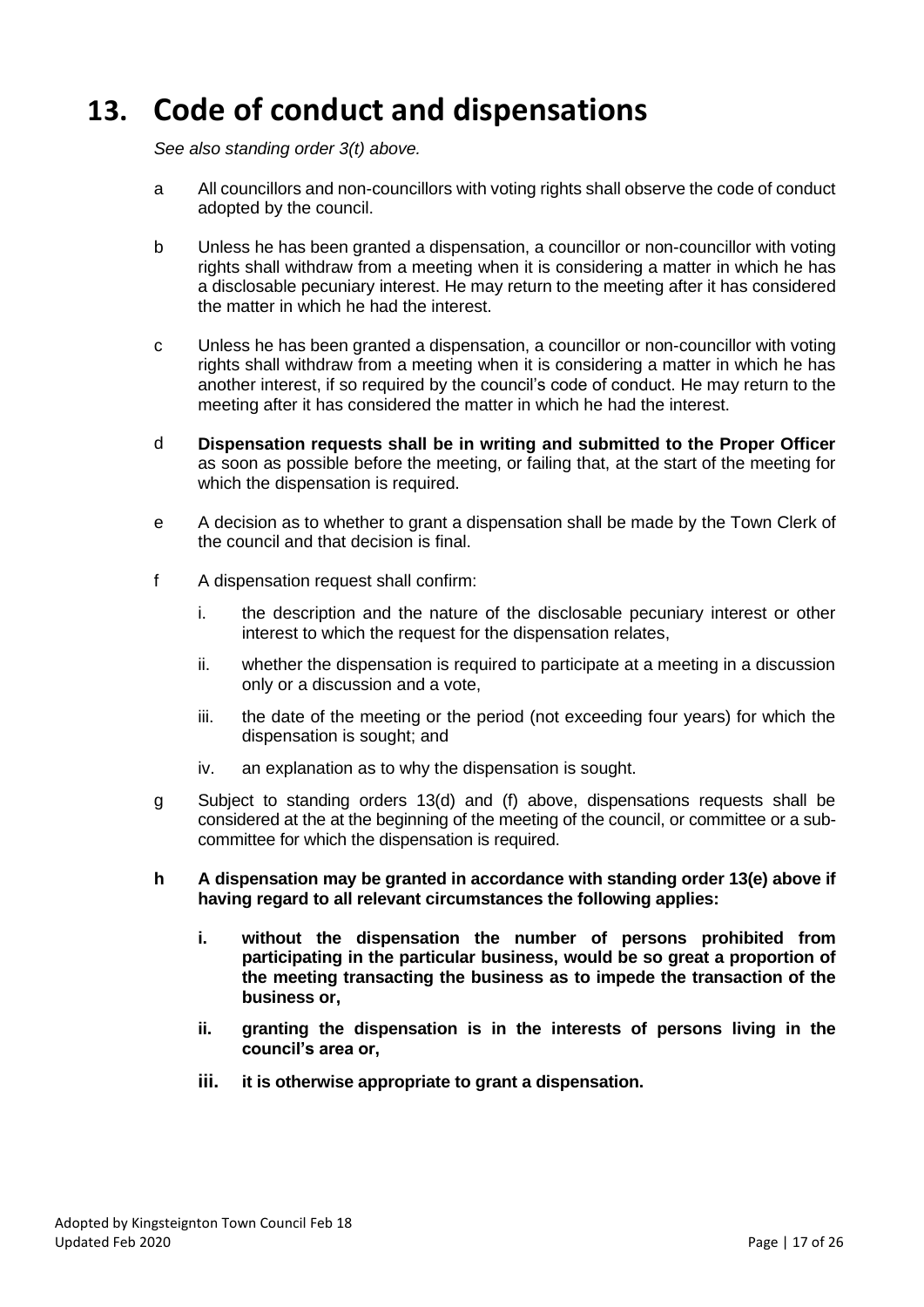#### <span id="page-18-0"></span>**14. Code of conduct complaints**

- a Upon notification by the District Council that it is dealing with a complaint that a councillor or non-councillor with voting rights has breached the council's code of conduct, the Proper Officer shall, subject to standing order 11 above, report this to the council.
- b Where the notification in standing order 14(a) above relates to a complaint made by the Proper Officer, the Proper Officer shall notify the Mayor of the Council of this fact, and the Mayor shall nominate another staff member to assume the duties of the Proper Officer in relation to the complaint until it has been determined and the council has agreed what action, if any, to take in accordance with standing order 14(d) below.
- c The council may:
	- i. provide information or evidence where such disclosure is necessary to progress an investigation of the complaint or is required by law,
	- ii. seek information relevant to the complaint from the person or body with statutory responsibility for investigation of the matter,
- **d Upon notification by the District Council that a councillor or non-councillor with voting rights has breached the council's code of conduct, the council shall consider what, if any, action to take against him/her. Such action excludes disqualification or suspension from office.**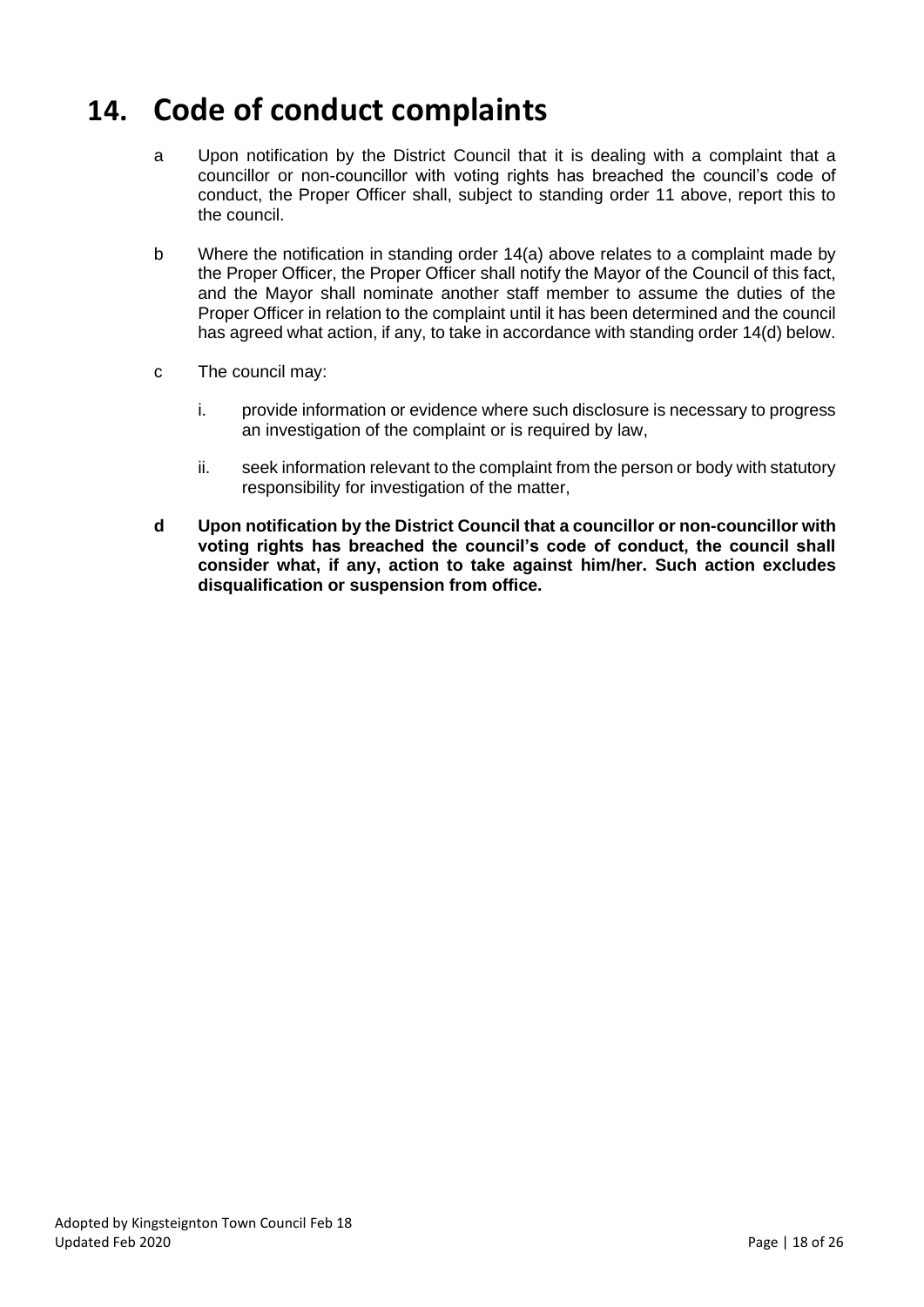#### <span id="page-19-0"></span>**15. Proper Officer**

- a The Proper Officer shall be either (i) the clerk or (ii) other staff member(s) nominated by the council to undertake the work of the Proper Officer when the Proper Officer is absent.
- b The Proper Officer shall:

**At least three days before a meeting of the Council, a Committee or a Subcommittee:**

i. **Serve on councillors by delivery or post at their residences or by email authenticated in such manner as the Proper Officer thinks fit, a signed summons confirming the time, place, and the agenda (provided the councillor has consented to service by email), and**

**Provide, in a conspicuous place, public notice of the time, place and agenda (provided that the public notice with agenda of an extraordinary meeting of the Council convened by councillors is signed by them)**

*See standing order 3(b) above for the meaning of clear days for a meeting of a full council and standing order 3(c) above for a meeting of a committee.*

- ii. subject to standing order 9 above, include on the agenda all motions in the order received unless a councillor has given written notice at least 7 days before the meeting confirming his withdrawal of it,
- iii. **convene a meeting of full council for the election of a new Chairman of the Council, occasioned by a casual vacancy in his office,**
- iv. **facilitate inspection of the minute book by local government electors**,
- v. **receive and retain copies of byelaws made by other local authorities,**
- vi. hold acceptance of office forms from councillors,
- vii. hold a copy of every councillor's register of interests,
- viii. Assist with responding to requests made under freedom of information legislation and rights exercisable under data protection legislation, in accordance with the Council's relevant policies and procedures.
- ix. Liaise as appropriate, with the Council's Data Protection Officer (if there is one),
- x. Receive and send general correspondence and notices on behalf of the council except where there is a resolution to the contrary.
- xi. Assist in the organisation of, storage of, access to, security of and destruction of information held by the council in paper and electronic form subject to the requirements of data protection and freedom of information legislation and other legitimate requirements (eg. the Limitation Act 1980);
- xii. Arrange for legal deeds to be executed; *See also standing order 23 below.*
- xiii. Arrange or manage the prompt authorisation, approval, and instruction regarding any payments to be made by the council in accordance with the council's financial regulations,
- xiv. record every planning application notified to the council and the council's response to the local planning authority in a book for such purpose,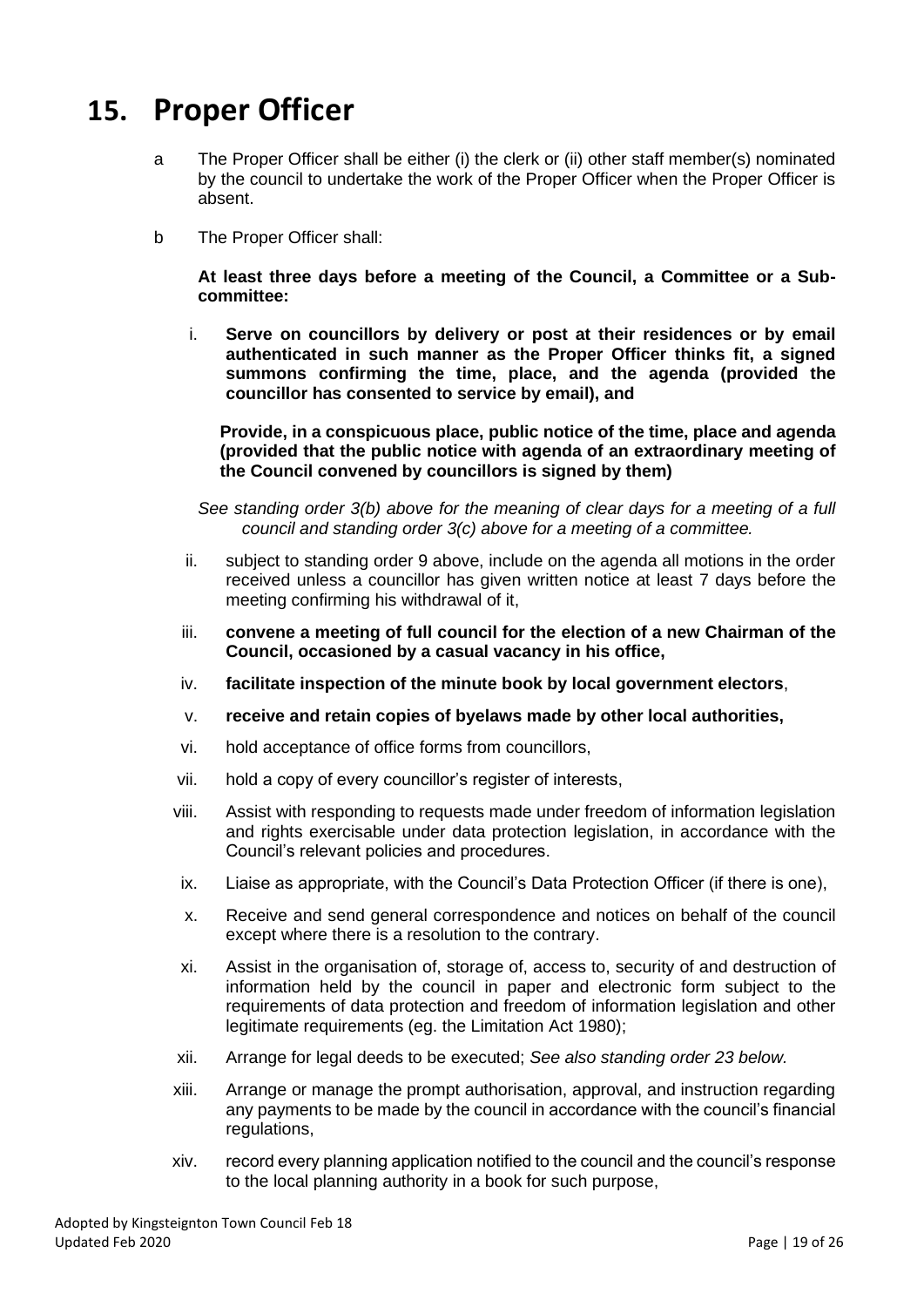- xv. refer a planning application received by the council to the Chairman, Vice-Chairman and all Councillors of the Works, Services and Planning Committee within 14 working days of receipt to facilitate an extraordinary meeting if the nature of a planning application requires consideration before the next ordinary meeting of the council,
- xvi. manage access to information about the council via the publication scheme; and
- xvii. retain custody of the seal of the council (if any) which shall not be used without a resolution to that effect. *See also standing order 22 below*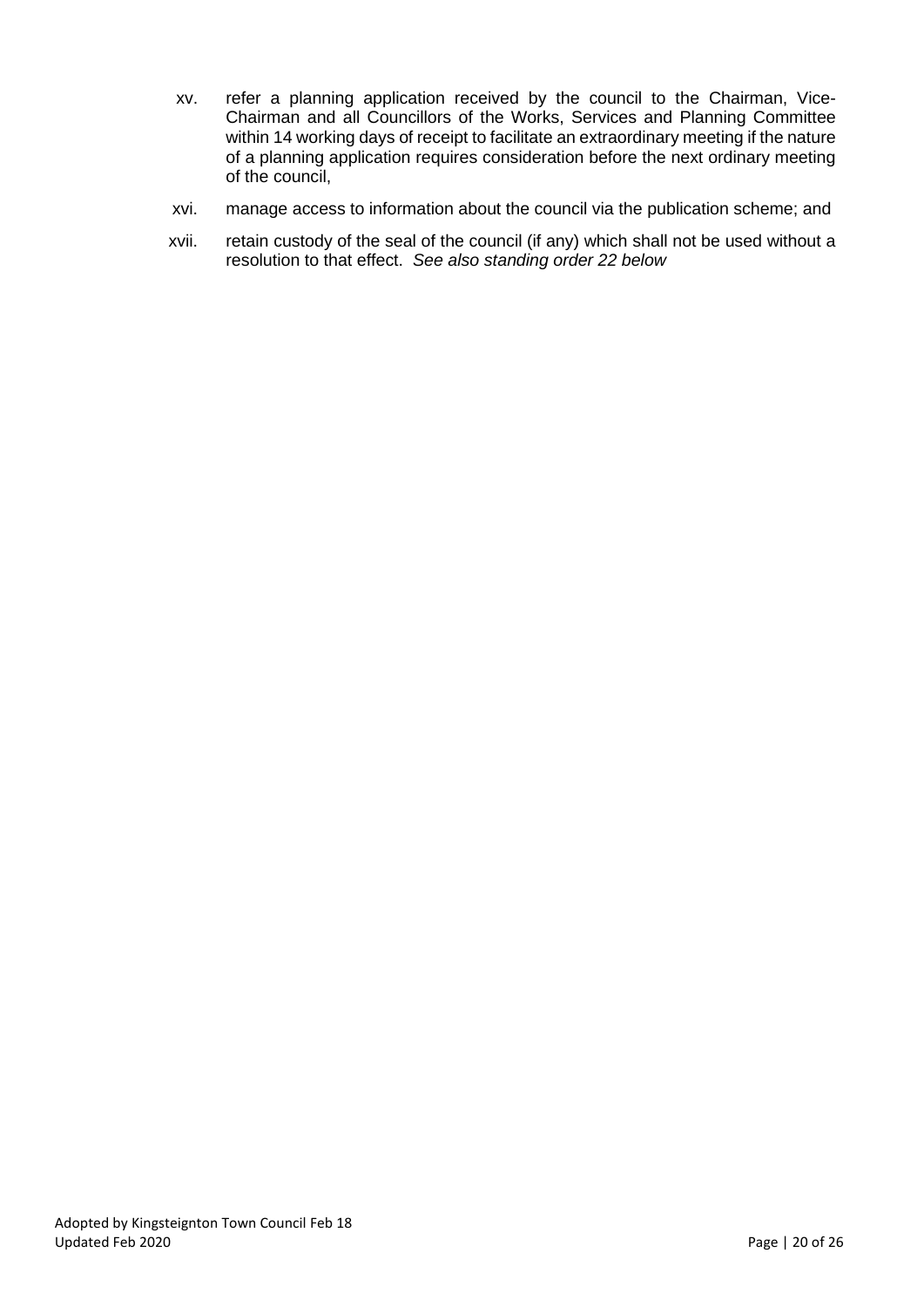#### <span id="page-21-0"></span>**16. Responsible Financial Officer**

a The council shall appoint appropriate staff member(s) to undertake the work of the Responsible Financial Officer when the Responsible Financial Officer is absent.

#### <span id="page-21-1"></span>**17. Accounts and accounting statements**

- a "Proper practices" in standing orders refer to the most recent version of Governance and Accountability for Local Councils – a Practitioners' Guide (England).
- b All payments by the council shall be authorised, approved, and paid in accordance with the law, proper practices, and the council's financial regulations.
- c The Responsible Financial Officer shall supply to each councillor as soon as practicable after 30 June, 30 September, and 31 December in each year a statement to summarise:
	- i. the council's receipts and payments for each quarter,
	- ii. the council's aggregate receipts and payments for the year to date,
	- iii. the balances held at the end of the quarter being reported and which includes a comparison with the budget for the financial year and highlights any actual or potential overspends and underspends.
- d As soon as possible after the financial year end, as at 31 March, the Responsible Financial Officer shall provide:
	- i. each councillor with a statement summarising the council's receipts and payments for the last quarter and the year to date for information; and
	- ii. to the full council the accounting statements for the year in the form of Section 1 of the annual governance and accountability return, as required by proper practices, for consideration and approval.
- *e* The year-end accounting statements shall be prepared in accordance with proper practices and apply the form of accounts determined by the Council (receipts and payments or income and expenditure) for the year to 31 March. A completed draft annual governance and accountability return shall be presented to all councillors at least 14 days prior to anticipated approval by the council. The annual governance and accountability return of the Council, which is subject to eternal audit, including the annual governance statement, shall be presented to the Council for consideration and formal approval before 30 June.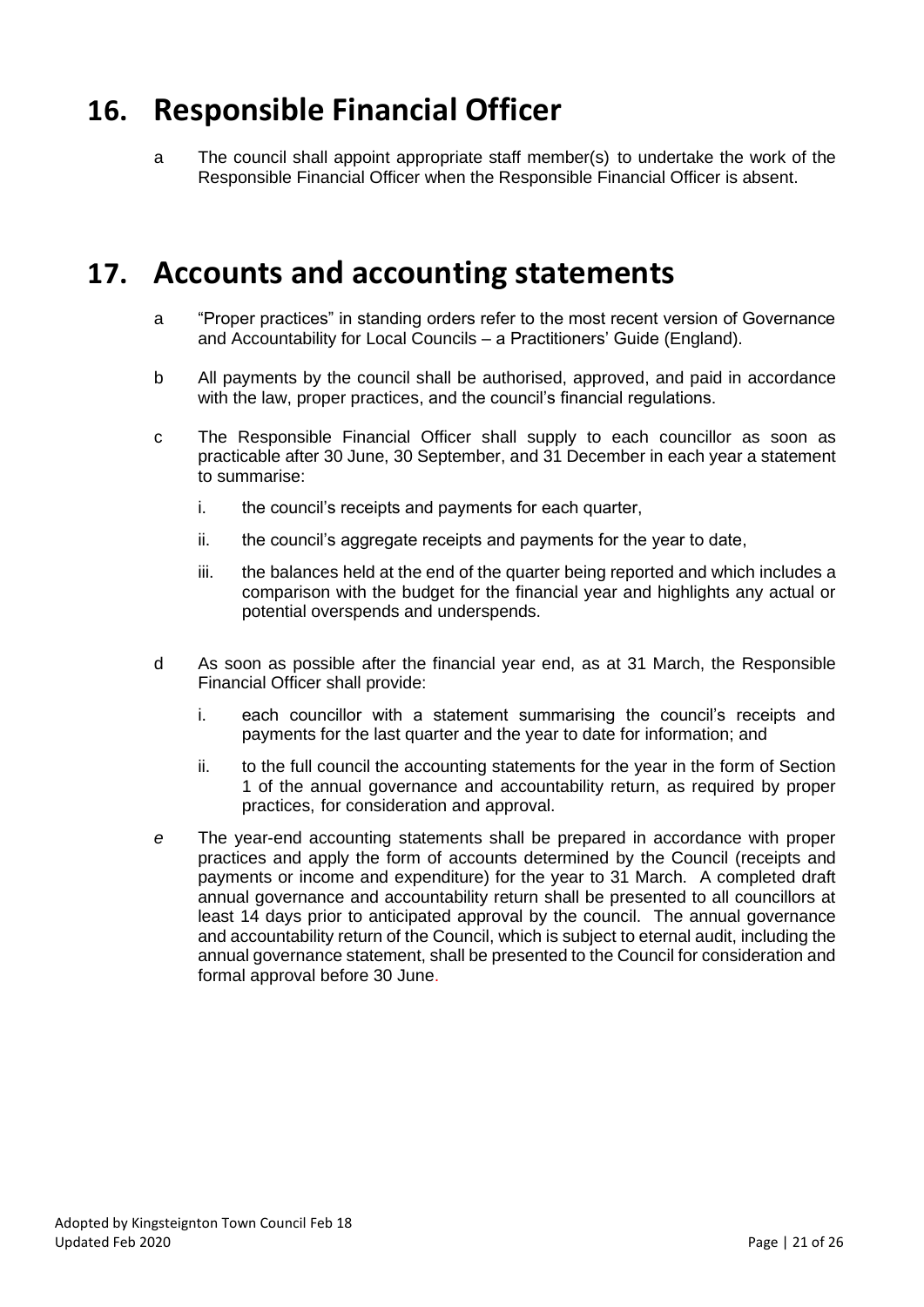#### <span id="page-22-0"></span>**18. Financial controls and procurement**

- a The council shall consider and approve financial regulations drawn up by the Responsible Financial Officer, which shall include detailed arrangements in respect of the following:
	- i. the keeping of accounting records and systems of internal controls,
	- ii. the assessment and management of financial risks faced by the council,
	- iii. the work of the independent internal auditor in accordance with proper practices and the receipt of regular reports from the internal auditor, which shall be required at least annually,
	- iv. the inspection and copying by councillors and local electors of the council's accounts and/or orders of payments; and
	- *v.* Whether contracts with an estimated value below **£25,000** due to special circumstances are exempt from a tendering process or procurement exercise.
- b Financial regulations shall be reviewed regularly and at least annually for fitness of purpose.
- c **A public contract regulated by the Public Contracts Regulations 2015 with an estimated value in excess of £25,000 but less than the relevant thresholds referred to in standing order 18(f) is subject to the "light touch" arrangements under Regulations 109-114 of the Public Contracts Regulations 2015 unless it proposes to use an existing list of approved suppliers (framework agreement)**
	- d Subject to additional requirements in the financial regulations of the council, the tender process for contracts for the supply of goods, materials, services, or the execution of works shall include, as a minimum, the following steps:
		- i. a specification for the goods, materials, or services or the execution of works shall be drawn up,
		- ii. an invitation to tender shall be drawn up to confirm (i) the council's specification (ii) the time, the date and address for the submission of tenders (iii) the date of the council's written response to the tender and (iv) the prohibition on prospective contractors contacting councillors or staff to encourage or support their tender outside the prescribed process,
		- iii. the invitation to tender shall be advertised in a local newsletter and in any other manner that is appropriate,
		- iv. tenders are to be submitted in writing in a sealed marked envelope addressed to the Proper Officer,
		- v. tenders shall be opened by the Proper Officer in the presence of at least one councillor after the deadline for submission of tenders has passed,
		- vi. tenders are to be reported to and considered by the appropriate meeting of the council or a committee or sub-committee with delegated responsibility.
	- e Neither the council, nor a committee or a sub-committee with delegated responsibility for considering tenders, is bound to accept the lowest value tender
	- f A public contract regulated by the Public Contracts Regulations 2015 with an estimated value in excess of £189,330 for a public service or supply contract or in excess of £4,733,252 for a public works contract: or £633,540 for a social and other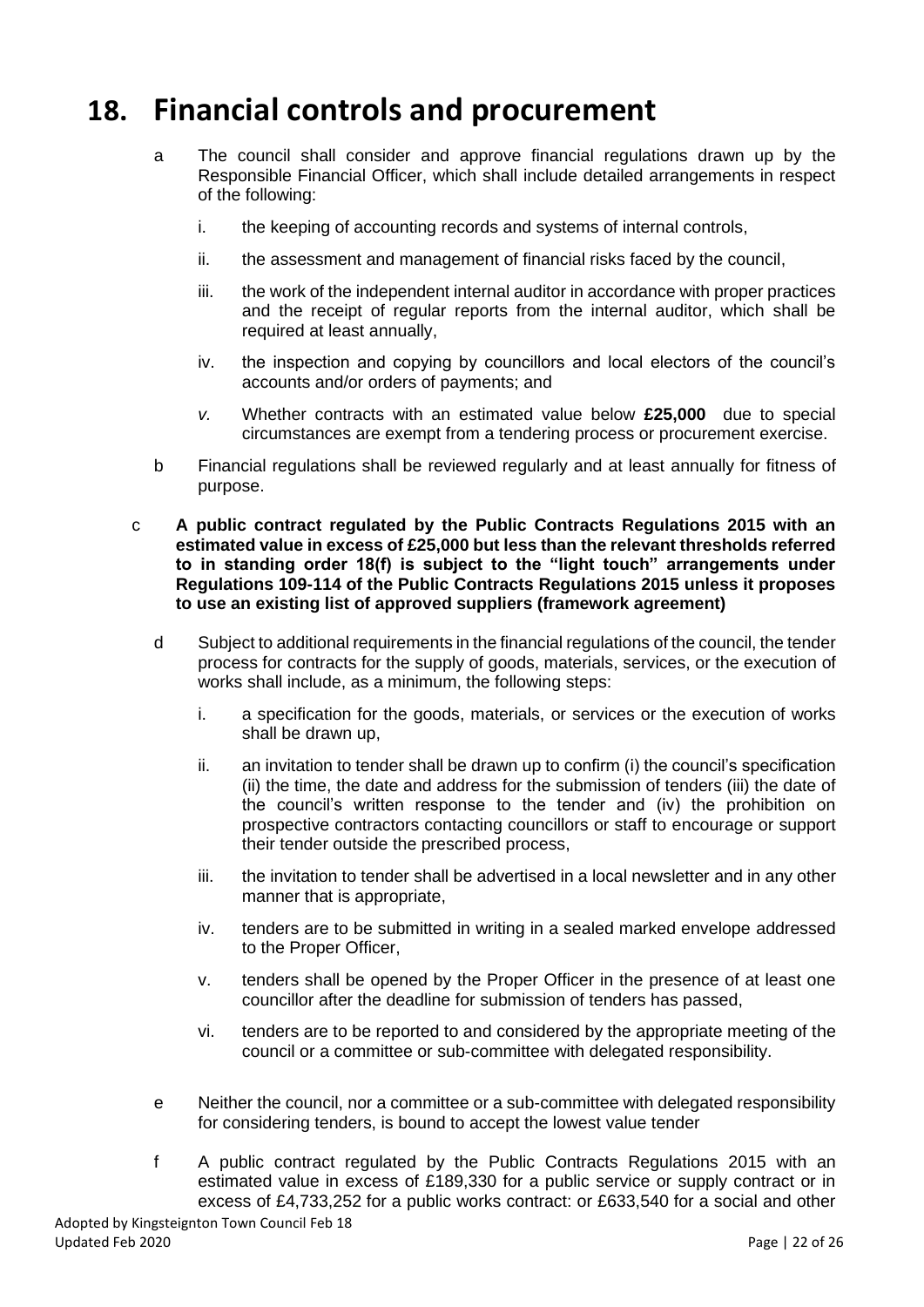specific services contract (or other thresholds determined by the European Commission every two years and published in the Official Journal of the European Union (OJEU) shall comply with the relevant procurement procedures and other requirements in the Public Contracts Regulations 2015 which include advertising the contract opportunity on the Contracts Finder website and in OJEU.

g A public contract in connection with the supply of gas, heat, electricity, drinking water, transport services or postal services to the public; or the provision of a port or airport; or the exploration for or extraction of gas, oil or solid fuel with an estimated value in excess of £378,660 for a supply, services or design contract; or in excess of £4,733,252 for a works contract; or £663,540 for a social and other specific services contract (or other thresholds determined by the European Commission every two years and published in OJEU) shall comply with the relevant procurement procedures and other requirements in the Utilities Contracts Regulations 2016

#### <span id="page-23-0"></span>**19. Handling staff matters**

- a A matter personal to a member of staff that is being considered by a meeting of council is subject to standing order 11 above.
- b Subject to the Council's Policy regarding absences from work, the Council's most senior member of staff shall notify the Mayor, or if he is not available, the Deputy Mayor of the absence occasioned by illness or other reason as soon as possible.
- c The Mayor or in his absence, the Deputy Mayor of the Council shall conduct a review of the performance and annual appraisal of the work of the Proper Officer in a faceto-face meeting, at least once a year. The review and appraisal should be documented and signed by the reviewer and staff member.
- d The Proper Officer of the Council shall conduct a review of the performance and annual appraisal of all Council employees in a face-to-face meeting, at least once a year. The review and appraisal should be documented and signed by the reviewer and staff member.
- e Subject to the Council's policy regarding the handling of grievance matters, if an informal or formal grievance matter is received or raised by the Proper Officer or Council employee, it should be referred to the Mayor or in his absence the Deputy Mayor or one of the Town Councillors as appropriate. The grievance should then be dealt with in accordance with the grievance policy.
- f Subject to the Council's policy regarding the handling of grievance matters, if an informal or formal grievance matter raised by Council Staff relates to the Mayor or Deputy Mayor, the matter should be referred to one of the Town Councillors as appropriate. The grievance should then be dealt with in accordance with the grievance policy.
- g Any persons responsible for all or part of the management of staff shall treat the written records of all meetings relating to their performance, capabilities, grievance, or disciplinary matters as confidential and secure.
- h The council shall keep all written records relating to employees secure. All paper records shall be secured, and locked and electronic records shall be password protected and encrypted.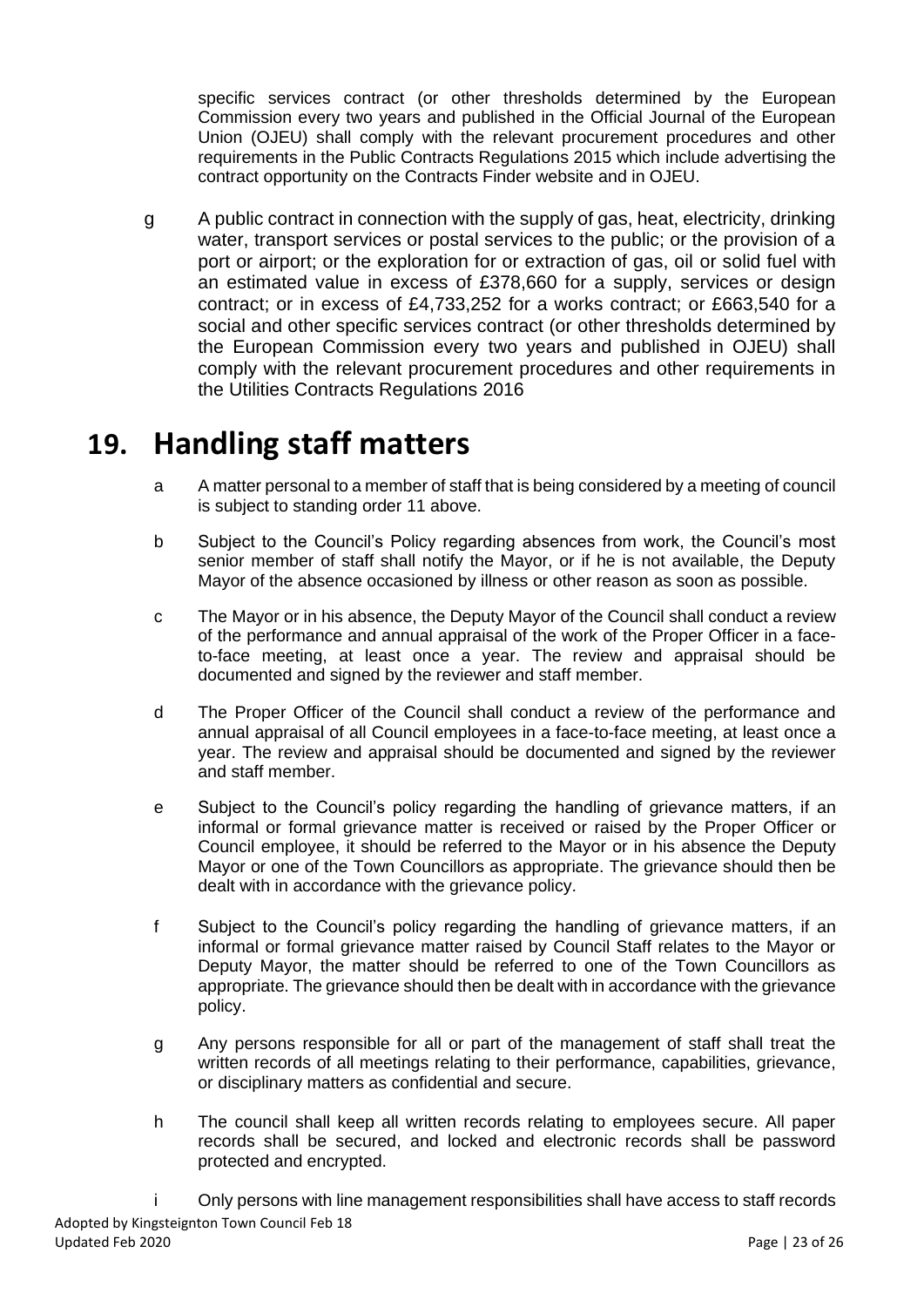referred to in standing orders 19(g) and (h) above if so justified.

j Access and means of access by keys and/or computer passwords to records of employment referred to in standing orders 19(g) and (h) above shall be provided only to the Proper Officer and Mayor of the Council.

#### **20. Responsibilities to Provide Information**

*See also standing order 21.*

- a. **In accordance with freedom of information legislation, the Council shall publish information in accordance with its publication scheme and respond to request for information held by the Council.**
- b. If gross annual income or expenditure (whichever is the higher) exceeds £200,000 **The Council shall publish information in accordance with the requirements of the Local Government (Transparency Requirements) (England) Regulations 2015**

## <span id="page-24-0"></span>**21. Responsibilities under Data Protection Legislation**

(Below is not an exclusive list)

See also standing order 11,

- a. The Council may appoint a Data Protection Officer
- b. **The Council shall have policies and procedures in place to respond to an individual exercising statutory rights concerning his personal data.**
- c. **The Council shall have a written policy in place for responding to and managing a personal data breach.**
- d. **The Council shall keep a record of all personal data breaches comprising the facts relating to the personal data breach, its effects and the remedial action taken.**
- e. **The Council shall ensure that information communicated in its privacy notice(s) is in an easily accessible and available form and kept up to date.**
- f. **The Council shall maintain a written record of its processing activities.**

#### **22. Relations with the press/media**

a Requests from the press or other media for an oral or written comment or statement from the Council, its Councillors or staff should in the first instance be referred to the Proper Officer or the Mayor and then handled in accordance with the Council's policy in respect of dealing with the Press and/or other Media.